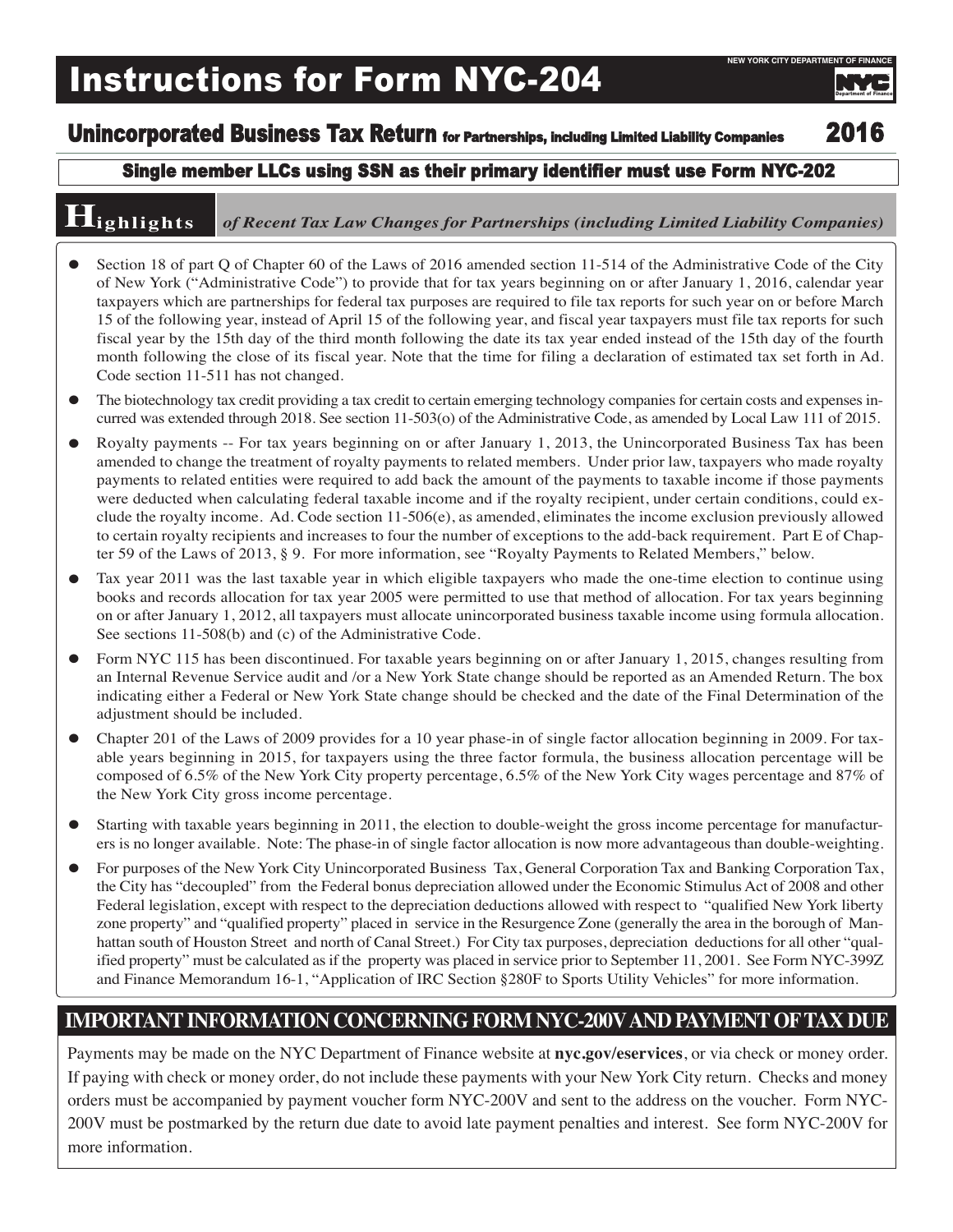#### **GENERAL INFORMATION**

#### **PARTNERSHIP DEFINED**

For purposes of this form, "partnerships" include syndicates, groups, pools, joint ventures, limited liability companies (other than singlemember LLCs) and other unincorporated or incorporated organizations classified as partnerships for federal income tax purposes, through or by means of which any business, profession, financial operation or venture is carried on. An estate or trust is not a partnership and must file using form NYC-202EIN.

#### **WHO MUST FILE**

For tax years beginning in 2009 or later, any partnership that carries on or liquidates any trade, business, profession or occupation wholly or partly within New York City and has a total gross income from all business regardless of where carried on of **more than \$95,000** (prior to any deduction for cost of goods sold or services performed) must file an Unincorporated Business Tax Return on Form NYC-204.

Taxpayers that are required to file an Unincorporated Business Tax Return but have no tax liability may be eligible to file a Form NYC-204EZ. To determine whether you may use Form NYC-204EZ refer to that form. The Form NYC-204EZ may also be used by a partnership that is not required to file but wishes to disclaim any liability for tax because it is engaged solely in activities that are exempt from the tax.

#### **WHO IS SUBJECT TO THE TAX**

- 1) The Unincorporated Business Tax is imposed on any individual or unincorporated entity (including a partnership, fiduciary or corporation in liquidation) engaged in any trade, business, profession, or occupation wholly or partly carried on within New York City.
- 2) Income received from the practice of law, medicine, dentistry, architecture, or any other profession is subject to the unincorporated business tax.
- 3) S corporations are not subject to the Unincorporated Business Tax. S Corporations are subject to the General Corporation Tax.

#### 4) **The Unincorporated Business Tax does** *not* **apply to:**

a) any entity subject to the tax imposed by Title 11, Chapter 6 of the NYC Administrative Code. For taxable years beginning in 1996 and thereafter, unincorporated associations and publicly-traded partnerships taxable as corporations for federal income tax purposes under IRC §7701(a) (3) and §7704 are subject to the applicable corporate tax under Title 11, Chapter 6 of the NYC Administrative Code and not the Unincorporated Business Tax. **However, unincorporated entities that were subject to the Unincor-** **porated Business Tax for tax years beginning in 1995 that elected to continue to be subject to the Unincorporated Business Tax for years after 1995 on a timely filed Unincorporated Business Tax return for tax year beginning in 1996 continue to be subject to the Unincorporated Business Tax.**

- b) any entity subject to the tax imposed by Title 11, Chapter 11 (Utility Tax) of the NYC Administrative Code (except that vendors of utility services are subject to the unincorporated business tax on that percentage of their entire net income allocable to the City which their non-utility receipts bear to their total receipts);
- c) any entity carrying on an insurance business as a member of the New York Insurance Exchange (authorized in Section 6201 of the Insurance Law);
- d) Real Estate Mortgage Investment Conduits (REMICs). Holders of interests in a REMIC remain taxable on such interests or on the income from such interests.
- e) Wireless Telecommunications Service Providers

Effective for tax periods beginning on and after August 1, 2002, entities that receive eighty percent or more of their gross receipts from charges for providing mobile telecommunications services to customers will be taxed as if they were regulated utilities for purposes of the New York City Utility Tax and Unincorporated Business Tax. Thus, such entities will be subject to only the New York City Utility Tax. The amount of gross income subject to tax has been amended to conform to the Federal Mobile Telecommunications Sourcing Act of 2000. In addition, for tax years beginning on and after August 1, 2002, partners in any partnership subject to the Utility Tax as a "utility" as defined in Ad. Code section 11-1101(6) will not be subject to Unincorporated Business Tax on their distributive share of the income of any such entity.

5) **Full Exemption for Investment Activities:** A partnership, except a dealer as defined in Admin. Code §11-501(*l*), will not be deemed engaged in an unincorporated business solely by reason of the conduct of the following activities for its own account: the purchasing, holding or selling of property (defined below), engaging in transactions in positions in property, the

acquisition, holding or disposition, other than in the ordinary course of business, of interests in unincorporated entities also eligible for this exemption, and any other activity not constituting an unincorporated business subject to the Unincorporated Business Tax.

**Property Defined**. Property for this purpose includes real and personal property, including property qualifying as investment capital (see instructions for Schedule D of this form), and other stocks and securities, notional principal contracts, derivative financial instruments and other positions in property but excluding property and positions in property held by a dealer, and excluding debt instruments acquired in the ordinary course of a trade or business and certain other property. See Admin. Code §11-502(c)(i)(A).

Notwithstanding anything to the contrary, the receipt of \$25,000 or less of gross receipts during the taxable year (determined without regard to deductions) from an unincorporated business will not disqualify the taxpayer for this exemption.

**Partial Exemption for Investment Activities:**  $(Admin Code §11-502(c)(4))$  For taxable years beginning after 1995, if a taxpayer is an unincorporated entity (not an individual) and is **primarily engaged** in

- 1. the activities described above under "Full Exemption for Investment Activities "or
- 2. the ownership **as an investor** of interests in one or more other unincorporated entities engaged in an unincorporated business in the City.

The taxpayer's own activities described at (1) and the activities of any other unincorporated entity primarily engaged in the activities described at (1) and (2) in which the taxpayer holds an interest will not be considered an unincorporated business carried on by the taxpayer and the income from those activities will not be subject to the tax.

A taxpayer will be considered to be **primarily engaged** in the activities described at (1) and (2) if at least 90 percent of the average monthly gross value of its total assets consists of:

- a. property as defined above,
- b. interests in unincorporated entities not engaged in any unincorporated business in the City, and
- c. interests held as **an investor** in entities engaged in an unincorporated business in the City.

For this purpose, real property and marketable securities are valued at their fair market value and all other assets are valued according to the books and records of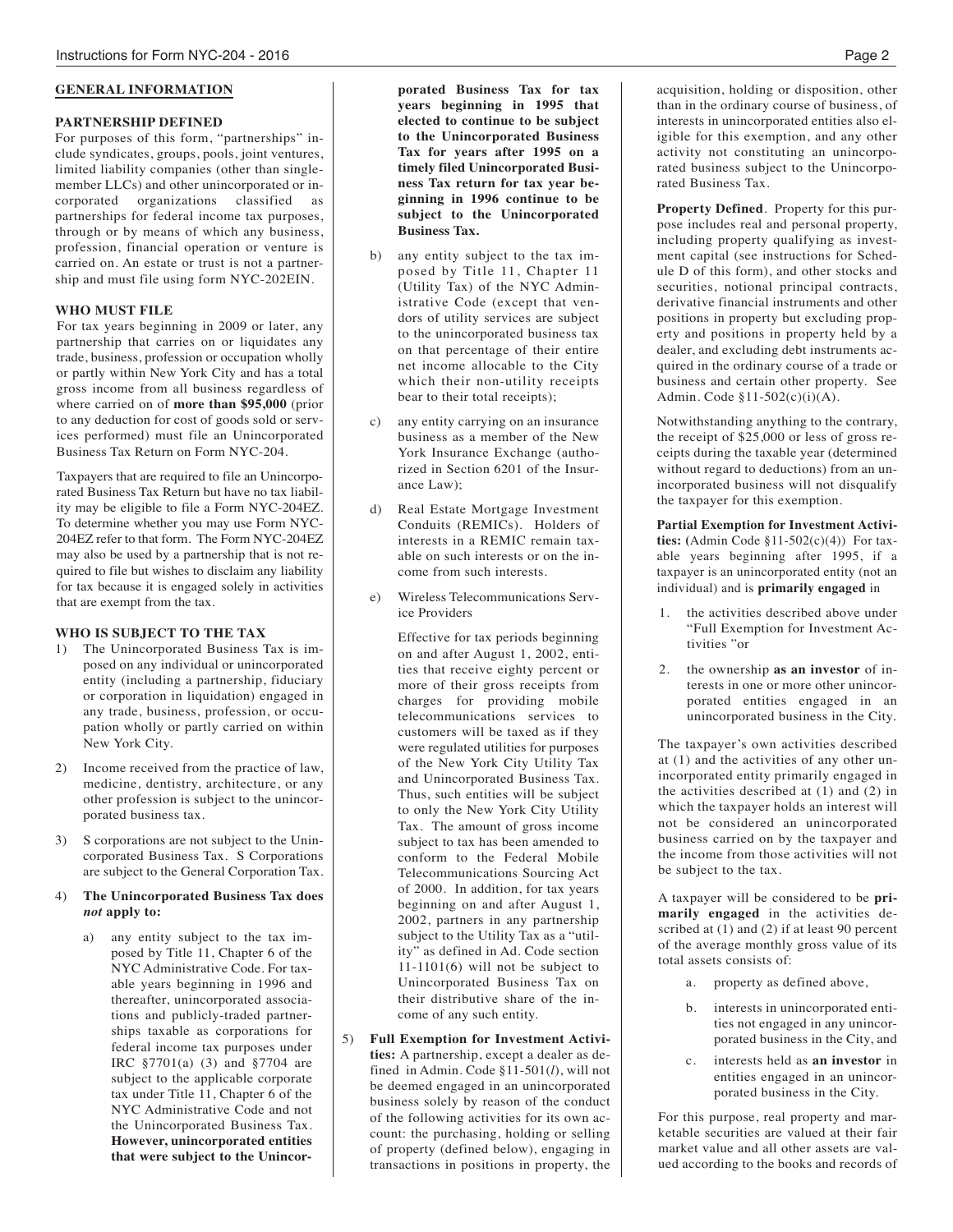the taxpayer in accordance with generally accepted accounting principles (GAAP).

**Investor Defined:** For this purpose, a taxpayer will be considered to hold an interest in another entity as an investor if either:

- (i) the entity would qualify as primarily engaged in the activities described at (1) and (2) above and the taxpayer's share of each item of the entity's income, gain, deduction, credit or loss is not materially different from the taxpayer's share of any other such item, or
- (ii) the taxpayer is neither a general partner nor managing or participating in the day-to-day business of the other entity. See Admin. Code §11-502 (c) (1) (B).

A taxpayer claiming a partial exemption for investment activities should attach a copy of Form NYC-WPE (Worksheet for Partial Exemption). The partial exemption is illustrated by the following examples:

#### **Example 1:**

In 1996, Partnership A is engaged directly in the purchase and sale of stocks and securities for its own account in the City. Partnership A also is a limited partner in Partnership B, which is engaged in the purchase and sale of securities for its own account in the City. Partnership A also is a non-managing member of Limited Liability Company C, which is a securities dealer in the City. LLC C is subject to tax on all of its income. Partnership B is wholly exempt from tax.

Partnership A is not eligible for the full investment exemption. However, Partnership A qualifies as primarily engaged in activities described at (1) and (2). Therefore, A is not taxable on its own self-trading activity nor on its share of B's income from self-trading. A is taxable on its share of C's income, gains and losses, including any income, gains and losses from C's own self-trading activity. Partnership A is not treated as a dealer solely by reason of its membership in LLC C.

#### **Example 2:**

The facts are the same in example 1 except that C is also a limited partner in Partnership D, which is engaged solely in the purchase and sale of securities for its own account in the City. LLC C's interest in Partnership D represents less than 90 percent of C's gross assets. Partnership D is exempt from tax because it is solely trading for its own account. C is taxable on its share of D's self-trading income because C does not qualify as primarily engaged in the activities described at (1) and (2). A is taxable on its share of C's income including C's share of D's self-trading income.

#### **Example 3:**

The facts are the same as in example 2 ex-

cept that C's interest in Partnership D represents 95 percent of C's gross assets. C qualifies as primarily engaged in the activities described at (1) and (2). Therefore C is not taxable on its share of D's self-trading income. A is taxable on its share of C's income other than C's share of D's self-trading income.

6) A partnership that is an owner, lessee or fiduciary will not be deemed engaged in an unincorporated business solely by reason of the holding, leasing or managing of real property. For taxable years beginning on or after July 1, 1994, if an individual or unincorporated entity is carrying on an unincorporated business in whole or in part in the City, and is also holding, leasing or managing real property as an owner, lessee or fiduciary, the holding, leasing or managing of the property will not be considered an unincorporated business to the extent that the real property is held for the purposes of producing rental income or gain on the disposition of the real property, **provided, however, this partial exemption for rental real estate is not available to a dealer holding real property primarily for sale to customers in the ordinary course of the dealer's trade or business.** The operation by any taxpayer, otherwise eligible for the partial exemption, of a garage or other business at the property solely for the benefit of tenants in the property that is not open or available to the general public will be considered to be incidental to the holding, leasing or managing of the property and will not be considered an unincorporated business. However, if such a taxpayer operates a garage or other business at the property that also is open or available to the general public, that garage or other business will be considered a taxable unincorporated business, provided, however, for taxable years beginning after 1995, if a taxpayer operates a garage that is open to building tenants and the public, the operation of that garage will not be considered a taxable unincorporated business but only to the extent of income from parking services provided at that garage to building tenants on a monthly or longer-term basis and **only if the information required to be filed with this return specified below is provided with respect to that garage.** All other income from the operation of that garage will be subject to the tax.

> The taxpayer must submit with this return a statement containing the following for each garage or other similar facility that is operated for the benefit of building tenants and that is open to the general public:

- 1. the parking facility name;
- 2. the parking facility address;
- 3. the license number of the facility if applicable;
- 4. the licensed capacity of the facility

if licensed;

- 5. the total number of transactions and amount of receipts for the taxable year from all sales of parking services including prepaid parking services, all parking services provided without charge and all parking services paid for by a person other than the person whose vehicle is parked, garaged or stored, such as a merchant validation of a parking ticket);
- 6. the total number of transactions and amount of receipts from sales of monthly or longer term parking services including a designation of each transaction and receipt as exempt from the 8 percent Manhattan parking tax, where applicable; and
- 7. the total number of transactions and amount of receipts from sales of monthly or longer term parking services provided to building tenants.

**Failure to submit the above information with this return will result in all of the income of that garage being subject to tax.** See Section 11-502 (d) of the NYC Administrative Code.

**NOTE: If you engage exclusively in an exempt unincorporated business activity but file for information purposes, use Form NYC-204EZ.**

#### **ROYALTY PAYMENTS TO RELATED MEMBERS**

For tax years beginning on or after January 1, 2013, the Unincorporated Business Tax was been amended to change the treatment of royalty payments to related members. Under prior law, taxpayers who made royalty payments to related entities were required to add back the amount of the payments to taxable income if they were deducted when calculating federal taxable income. To avoid double taxation, if the royalty recipient was also a New York taxpayer, the statute allowed the recipient to exclude the royalty income if the related member added back the deduction for the royalty payment expense.

Ad. Code section 11-506(e), as amended, eliminates the income exclusion previously allowed to certain royalty recipients. It also modifies the two previous exceptions to the add-back requirement and adds two additional exceptions. Those four exceptions generally can apply in following situations (for additional conditions that must be met, see sections indicated below):

If all or part of the royalty payment a related member received was then paid to an unrelated third party during the tax year, that portion of the payment will be exempt if the transaction giving rise to the original royalty payment to the related member was undertaken for a valid business purpose, and the related member was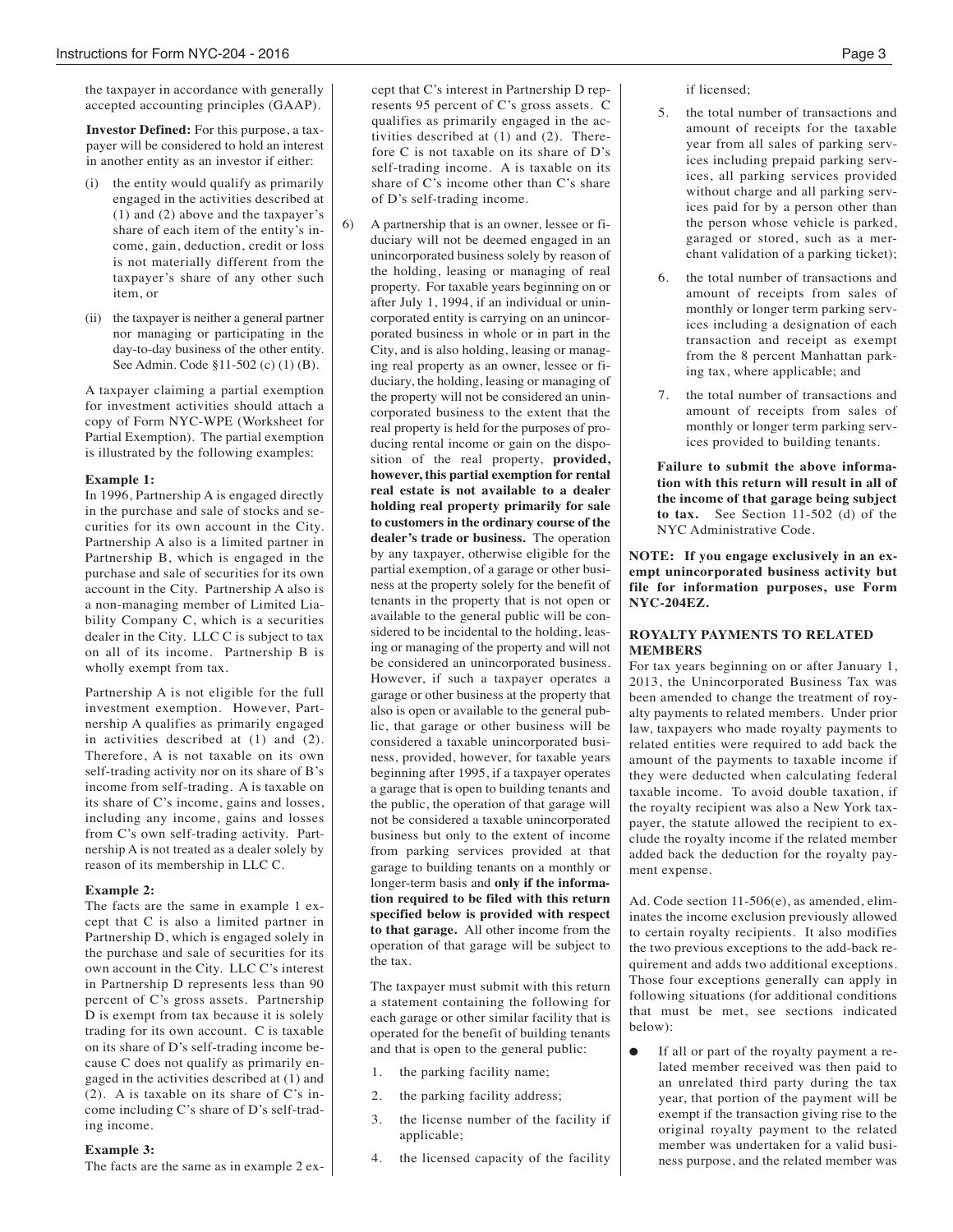subject to tax on the royalty payment in this city or another city within the United States or a foreign nation or some combination thereof (Ad. Code section 11-  $506(e)(2)(B)(i)$ ;

- If the taxpayer's related member paid an aggregate effective rate of tax on the royalty payment, to this city or another city within the United States or some combination thereof, that is not less than 80 percent of the rate of tax that applied to the taxpayer under Ad. Code section 11-503 for the tax year (Ad. Code section 11- 506(e)(2)(B)(ii));
- If the related member is organized under the laws of a foreign country that has a tax treaty with the United States, the related member's income from the transaction was taxed in such country at an effective rate of tax at least equal to that imposed by this city, and the transaction giving rise to the royalty was undertaken for a valid business purpose and reflected an arm's length relationship. (Ad. Code section  $11-506(e)(2)(B)(iii)$ ; or
- If the taxpayer and the Department of Finance agree to alternative adjustments that more appropriately reflect the taxpayer's income. (Ad. Code section 11-  $506(e)(2)(B)(iv)$ .

The law as amended also defines the term "related member" by linking it to the definition in Internal Revenue Code section 465(b)(3)(c), but substituting 50 percent for the 10 percent ownership threshold.

#### **OTHER FORMS YOU MAY BE REQUIRED TO FILE**

FORM NYC-5UB - Partnership Declaration of Estimated Unincorporated Business Tax must be filed by every partnership carrying on an unincorporated business or profession in New York City and whose estimated tax can reasonably be expected to exceed \$3,400 for the tax year immediately following the tax year covered by this return.

The declaration must cover a full calendar or fiscal year and is due on the 15th day of the fourth month of the taxable year.

*For further information about estimated tax payments and due dates see Form NYC-5UB.*

FORM NYC-EXT - Application for Automatic 6-month Extension of Time to File Business Income Tax Return. File Form NYC-EXT on or before the due date of the return.

FORM NYC-115 - Unincorporated Business Tax Report of Change in Taxable Income made by the Internal Revenue Service and/or New York State Department of Taxation and Finance must be used for reporting adjustments in taxable income resulting from an Internal Revenue Service audit of your federal income tax return and/or a New York State Department of Taxation and Finance audit of your State income tax return for taxable years beginning prior to January 1, 2015 only.

FORM NYC-221 - Underpayment of Estimated Unincorporated Business Tax will help you determine if you have underpaid an estimated tax installment and, if so, compute the penalty due.

FORM NYC-399 - Schedule of New York City Depreciation Adjustments must be used to compute the allowable New York City depreciation deduction if you claim the federal ACRS or MACRS depreciation deduction for certain property placed in service after December 31, 1980. See the instructions for Form NYC-399 and for line 14c of Schedule B.

FORM NYC-399Z - Depreciation Adjustments for Certain Post 9/10/01 Property may have to be filed by taxpayers claiming depreciation deductions for certain sport utility vehicles or "qualified property," other than "qualified property" placed in service in the Resurgence Zone, "qualified New York Liberty Zone property" and "qualified New York Liberty Zone leasehold improvements" placed in service after September 10, 2001 for federal or New York State tax purposes. See "Highlights of Recent Tax Law Changes", Finance Memorandum 15-1, "Application of IRC§280F Limits to Sport Utility Vehicles" and instructions to NYC-399Z.

FORM NYC-CR-A - Commercial Rent Tax Annual Return must be filed by every tenant that rents premises for business purposes in Manhattan south of the center line of 96th Street **and** whose annual or annualized rent for any premises is at least \$200,000. (Effective June 1, 2001).

FORM NYC-RPT - Real Property Transfer Tax Return must be filed when the partnership acquires or disposes of an interest in real property located in New York City, including a leasehold interest; when there is a partial or complete liquidation of the partnership that owns or leases real property; or when there is transfer of a controlling economic interest in a partnership that owns or leases real property.

FORM NYC-WPE- A Partial Exemption Worksheet must be filed for every partnership claiming a partial exemption for investment activities.

FORM NYC-NOLD-UBTP - Net Operating Loss Deduction schedule must be included in the unincorporated business tax filing of every unincorporated business claiming a net operating loss deduction.

#### **WHEN TO FILE**

For taxable years beginning on or after January 1, 2016, Form NYC-204 is due on or before March 15, 2017, or, for fiscal year taxpayers, on or before the 15th day of the third month following the close of the taxable year.

If a partnership is terminated and completely liquidated during its normal taxable year, resulting in an accounting period of less than 12 months for federal income tax purposes, the due date is the 15th day of the fourth month following the end of the accounting period.

An automatic extension of six months for filing this return will be allowed if, within the time prescribed for filing, the taxpayer files with the Department of Finance Form NYC-EXT and pays the amount properly estimated as its tax. See the instructions for Form NYC-EXT for information regarding what constitutes a properly estimated tax for this purpose. Failure to pay a properly estimated amount will result in a denial of the extension.

No additional extension for filing a return will be granted beyond the six-month extension, unless the taxpayer is outside the United States. (Taxpayers outside the United States should refer to 19 RCNY Section 28-18(c)(3) for additional extensions.)

#### **WHERE TO FILE**

All returns, except refund returns:

**NYC Department of Finance P.O. Box 5564 Binghamton, NY 13902-5564**

**Remittances -** Pay online with Form NYC-200V at **nyc.gov/eservices**, or Mail payment and Form NYC-200V only to:

**NYC Department of Finance P.O. Box 3933 New York, NY 10008-3933**

Returns claiming refunds:

**NYC Department of Finance P.O. Box 5563 Binghamton, NY 13902-5563**

**NOTE:** If a Declaration of Estimated Unincorporated Business Tax (Form NYC-5UB) is being filed, DO NOT mail it to any address listed here. It should be mailed to the address indicated on Form NYC-5UB.

#### **ACCESSING NYC TAX FORMS**

By Computer - Download forms from the Finance website at **nyc.gov/finance**

By Phone - Order forms by calling 311. If calling from outside of the five NYC boroughs, please call 212-NEW-YORK (212- 639-9675).

### **BUSINESS CARRIED ON BOTH**

**INSIDE AND OUTSIDE NEW YORK CITY** If business is carried on both inside and outside New York City, a fair and equitable portion of the business income shall be allocated to New York City.

If the unincorporated business does not carry on business both inside and outside of New York City, all of the business income shall be allocated to New York City. *(Refer to the instructions for Schedule E, Business Allocation Schedule.)*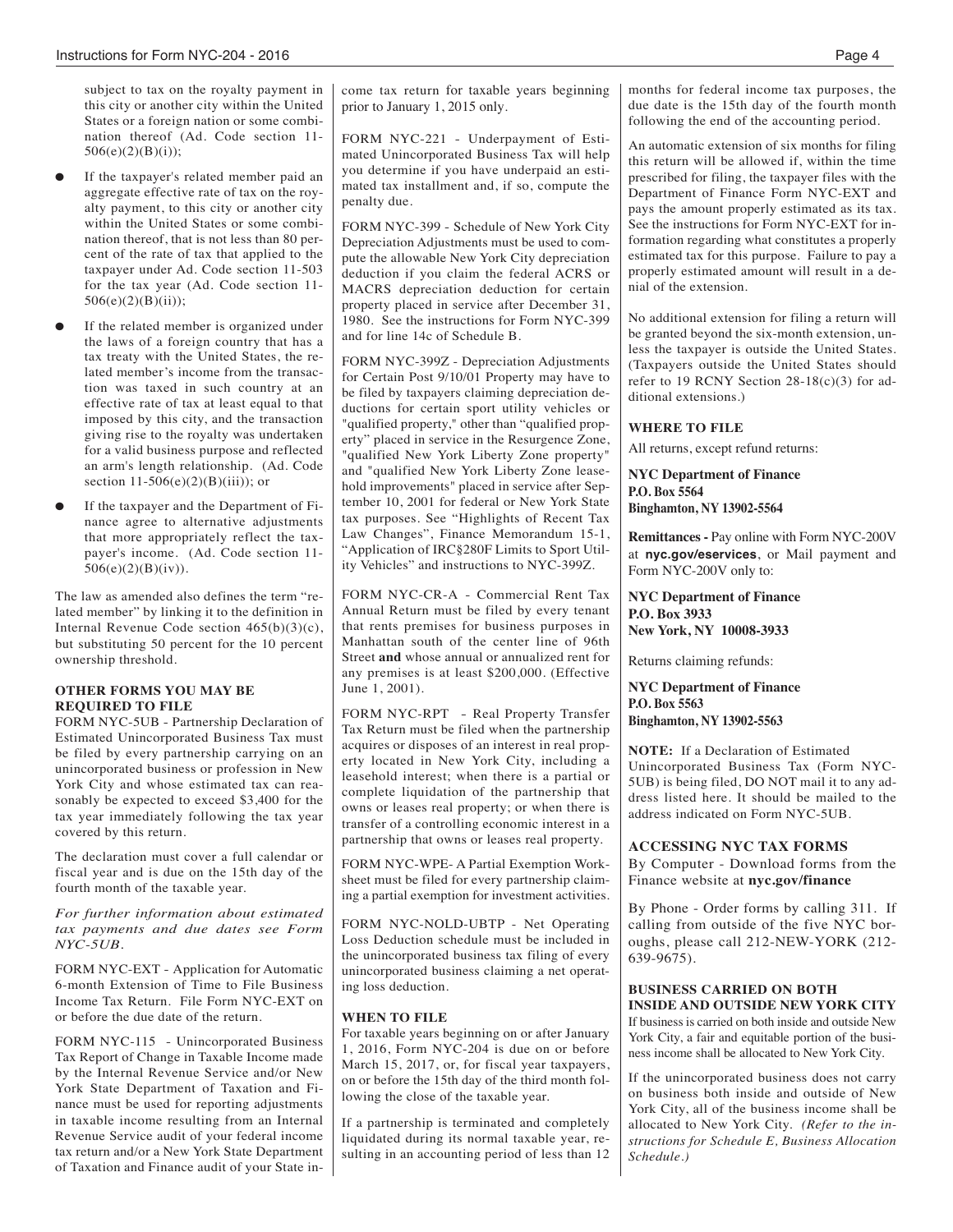#### **BUSINESS TERMINATED DURING TAXABLE YEAR**

If the business was terminated during 2016, attach a statement to Form NYC-204 showing disposition of the business property and how it was reported on the return. Check the box marked final return on page 1 of the return.

#### **USE OF FEDERAL FIGURES**

Except where otherwise indicated, items of business income, gain, loss or deduction are to be entered on the return as reportable for federal tax purposes. All items reported on Form NYC-204 derived from federal partnership returns are, however, subject to verification, audit and revision by the Department of Finance. Report the character of a partner's share of income, gains, losses and deductions from a partnership as if it were realized directly by the partner regardless of how the partner acquired its partnership interest and regardless of whether the partner's share of such items is disproportionate to its interest in capital. The preceding sentence does not apply to guaranteed payments or other payments to the partner treated as made to one who is not a partner for federal income tax purposes, and does not affect the treatment of any item as being derived from an unincorporated business carried on in the City by the partner.

#### **FEDERAL OR NEW YORK STATE CHANGES**

If, on audit of the partnership return, the federal or New York State tax authorities change any item of income or deduction reported to the Internal Revenue Service or the New York State Department of Taxation and Finance, or an item of income or deduction is changed as a result of a renegotiation of a contract with the United States or New York State, or the partnership executes a consent and waiver of the restrictions to assessment under IRC section 6213(d) or NYS Tax Law section 681(f), the partnership must report the change to the Department of Finance within 90 days. Form NYC-115 should be used for this purpose, for taxable years beginning prior to January 1, 2015 only, and may be obtained from the sources listed in these instructions.

Form NYC-115 must be filed separately and should not be attached to any return.

For taxable years beginning on or after January 1, 2015, changes in taxable income or other tax base made by the Internal Revenue Service and /or New York State Department of Taxation and Finance will no longer be reported on Form NYC-115. Instead an amended return should be filed. The Amended Return checkbox on the return should be used for reporting an adjustment resulting from an Internal Revenue Service audit of your federal income tax return and/or a New York State audit of your State tax return. If the Amended Return checkbox is being used to report such an audit, the appropriate box must be checked and the Date of Final Determination must be entered. A separate amended return must be completed if you are reporting adjustments which have been made by both the Internal Revenue Service and New York State Department of Taxation and Finance. If you disagree with the final Federal or New York State determination, complete the form showing the amounts as last reported or adjusted, and attach a schedule showing the additional tax (or refund) due as a result of the federal or state determination with a statement explaining why you believe the final determination was erroneous. If you do not attach such a statement, any additional New York City tax resulting from the final Federal or New York State determination is deemed assessed upon the filing of the amended return.

If an amended federal or New York State return is filed reflecting a change in distributable income or in the partner's distributive shares, an amended Unincorporated Business Tax return must be filed within 90 days. Use Form NYC-204 to file an amended return and check the box on page 1.

#### **ACCOUNTING PERIODS AND METHODS**

The accounting period for which Form NYC-204 is filed and the method of accounting used are the same as for federal income tax purposes. If a partnership's taxable year or method of accounting is changed for federal income tax purposes, the change must also be made for purposes of the Unincorporated Business Tax.

#### **PENALTIES**

The law imposes penalties for failure to file a return or to pay any tax when due, or for making, rendering, signing, certifying or filing a false or fraudulent return, or for making a false certification. The mere fact that the figures reported on Form NYC-204 are taken from the federal return will not relieve the partnership from the imposition of penalties because of negligence or for filing a false or fraudulent return.

#### **TAX PREPARERS**

Anyone who prepares a return for a fee must sign the return as a paid preparer and enter his or her Social Security Number or PTIN. Include the company or corporation name and Employer Identification Number, if applicable.

**Preparer Authorization:** If you want to allow the Department of Finance to discuss your return with the paid preparer who signed it, you must check the "yes" box in the signature area of the return. This authorization applies only to the individual whose signature appears in the "Preparer's Use Only" section of your return. It does not apply to the firm, if any, shown in that section. By checking the "Yes" box, you are authorizing the Department of Finance to call the preparer to answer any questions that may arise during the processing of your return. Also, you are authorizing the preparer to:

- Give the Department any information missing from your return,
- Call the Department for information about the processing of your return or the status of your refund or payment(s), and
- l Respond to certain **notices that you have shared with the preparer** about math errors, offsets, and return preparation. The notices **will not** be sent to the preparer.

**You are not authorizing** the preparer to receive any refund check, bind you to anything (including any additional tax liability), or otherwise rep-<br>resent vou before the Department The resent you before the Department. authorization cannot be revoked, however, the authorization will automatically expire no later than the due date (without regard to any extensions) for filing next year's return. **Failure to check the box will be deemed a denial of authority.**

#### **SPECIFIC INSTRUCTIONS**

**If this is an amended return, check the box on page 1.**

**Check the box on page 1 of this form if, on your federal return: (i) you reported bonus depreciation and/or a first year expense deduction under IRC §179 for "qualified New York Liberty Zone property," "qualified New York Liberty Zone leasehold improvements," or "qualified Resurgence Zone property," regardless of whether you are required to file form NYC-399Z or (ii) you replaced property involuntarily converted as a result of the attacks on the World Trade Center during the five (5) year extended replacement period.** You must attach Federal forms 4562, 4684 and 4797 to this return. See instructions for Schedule B, lines 14c and 19 for more information.

#### **Special Condition Codes**

At the time this form is being published, there are no special condition codes for tax year 2016. Check the Finance website for updated special condition codes. If applicable, enter the two character code in the box provided on the form.

#### **SCHEDULE A** *Computation of Tax*

**LINE 1 - BUSINESS INCOME** Enter on line 1, the total from page 3, Schedule

B, line 31.

#### **LINE 2 - BUSINESS ALLOCATION PERCENTAGE**

Taxpayers not allocating income should enter 100% on line 2, then complete lines 4 and 5. For tax years beginning on or after January 1, 2012, taxpayers must allocate business income using the formula method.

Taxpayers allocating income for Unincorporated Business Tax purposes and using the statutory formula basis (Schedule E) should determine the business allocation percentage to be used here by completing Schedule E, Parts 1, 2 and 3. Transfer the percentage from Schedule E, Part 3, line 5 to line 2 of this schedule rounded to the nearest one hundredth of a percentage point.

#### **LINE 3a - INCOME, GAIN OR LOSS FROM NYC REAL PROPERTY**

The business allocation percentage is not applied to income from rentals of New York City real property or gains or losses from the sale of New York City real property. Enter here the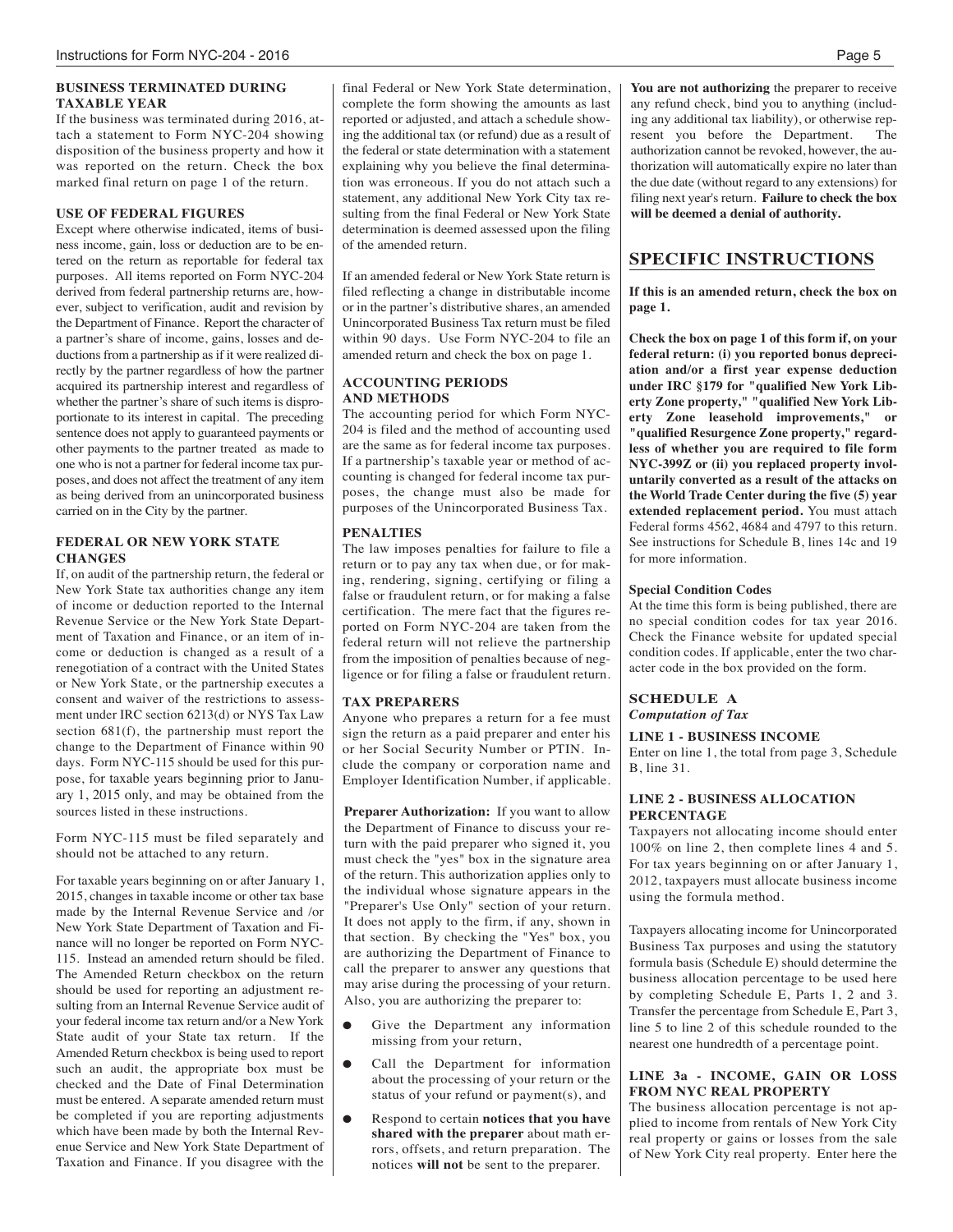modified gain (or loss) from the sale or exchange and net income from rental of real property located in New York City included on line 1 of Schedule A. This is the gain (or loss) and net rental income included on line 12 of Schedule B, as adjusted for the portion of the New York City modifications (Schedule B, part 2) applicable to such items. If New York City modifications are not applicable, enter on line 3a the full amount of gain (or loss) and net rental income included on line 12 of Schedule B. *(Refer to "Who is Subject to the Tax," paragraph 6.)*

#### **LINE 3b**

Taxpayers who subtracted a distributive share of income or gain from another partnership, other than a mobile telecommunication partnership, on line 23 of Schedule B of this form should add back the same percentage of such income or gain as the other partnership allocated to the City for purposes of determining its own business income.

Taxpayers who added back a distributive share of business loss or deductions from another partnership, other than a mobile telecommunication partnership, on line 15 of Schedule B of this form should subtract the same percentage of such loss or deductions as the other partnership allocated to the City for purposes of determining its own business income. See instructions for lines 15 and 23.

#### **LINE 7b**

Taxpayers who subtracted a distributive share of investment income or gain from another partnership, other than a mobile telecommunication partnership, on line 23 of Schedule B of this form should add back the same percentage of such income or gain as the other partnership allocated to the City for purposes of determining its own investment income.

Taxpayers who added back a distributive share of investment loss or deductions from another partnership, other than a mobile telecommunication partnership, on line 15 of Schedule B of this form should subtract the same percentage of such loss or deductions as the other partnership allocated to the City for purposes of determining its own partnership income.

#### **LINE 9 - ALLOCATED INVESTMENT INCOME**

Only the amount on line 7a should be multiplied by the IAP. After determining the product of the amount on line 7a and the IAP enter the sum of that product and the amount on line 7b on this line. If the investment allocation percentage is zero, interest on bank accounts must be multiplied by the business allocation percentage.

#### **LINE 10 – TOTAL BEFORE NOL DEDUCTIONS**

For taxpayers using formula allocation, enter on line 10 the sum of the amount on line 9 and the amounts on lines 5 and 6.

#### **UNINCORPORATED BUSINESS NET OPERATING LOSS**

If line 10 shows a net loss from business, this loss is the partnership's 2016 unincorporated business net operating loss that may be carried back or forward as provided below. Only the first \$10,000 of each year's loss may be carried back. The carryback period for City purposes generally corresponds to the federal carryback period available for individuals. Because a partnership does not carry over NOLs, it will not have made a Federal election with regard to any net operating loss carryover. Therefore, for City tax purposes for losses arising in taxable years ending in or after 2002, unless the taxpayer attaches a statement to this return indicating that the taxpayer intends to carry back the first \$10,000 of the current year's loss for either 2 or 5 years, the taxpayer is presumed to have elected to relinquish the entire carryback period.

If the taxpayer elects to carry back the first \$10,000 of the loss, any excess net operating loss may be carried forward as if the taxpayer had elected to relinquish the entire carryback period for all but the first \$10,000 of the loss.

Losses that are not permitted to be carried back may be carried forward and used to offset income for the period permitted for Federal Tax purposes, 20 years for losses from years beginning after 8/5/97.

If a "carryback" results in an overpayment of a prior year's tax, a claim for refund should be filed within the limitation period prescribed by law. This claim should be accompanied by a copy of Form NYC-204 filed for the taxable year for which the refund is claimed and a detailed statement of the computation.

#### **LINE 11 - NEW YORK CITY NET OPERATING LOSS DEDUCTION**

If the partnership had an unincorporated business net operating loss in a prior year any part of which may be carried over to 2016, the amount claimed for 2016 should be entered on line 11 after completing Form NYC-NOLD-UBTP. (Refer to instructions for NYC-NOLD-UBTP.)

#### **LINE 13 - ALLOWANCE FOR ACTIVE PARTNERS' SERVICES**

A deduction may be claimed for reasonable compensation for personal services rendered by the partners. The allowable deduction is:

- 1) 20% of line 12, *or*
- 2) \$10,000 for each active partner,

whichever is *lower*. If line 12 is a loss, enter "0" on line 13. This deduction is not dependent on amounts actually withdrawn by the partners as salaries and is in lieu of any deduction for salaries credited or paid to or withdrawn by them. Enter in the box provided on line 13 the number of partners *actively* engaged in the business.

#### **LINE 15 - SPECIFIC EXEMPTION**

A specific exemption of \$5,000 is allowed against net income reported on line 14. If more than one business was carried on by the partnership, only one exemption of \$5,000 is allowed against the combined net income derived from all business activities.

The specific exemption of \$5,000 must be prorated on a \$13.70 daily basis if the business was carried on for a period of less than a full taxable year of 12 months, unless the business was carried on and the returns filed for a number of whole months. In that case, the proration is \$416.67 per month.

#### **EXAMPLE**

- **#1** If the partnership carried on business for a full 9 months, the exemption amount to be entered on line 15 is \$3,750.03 (9 months X \$416.67 per full month).
- **#2** If the partnership carried on business for 263 days, the exemption amount to be entered on line 15 is \$3,603.10 (263 days X \$13.70 per day).

**Taxpayers filing a short period return should fill in the dates at the top of page 1 of the return and prorate the specific exemption as described above.**

#### **LINE 16 - TAXABLE INCOME**

If line 16 is a loss refer to the instructions for Schedule A, line 10.

#### **LINE 18- BUSINESS TAX CREDIT**

- If the amount entered on line 17 is \$5,400 or over, no credit is allowable; enter "0" on line 18.
- If the amount entered on line  $17$  is \$3,400 or less, your credit is the entire amount of tax on line 17. No tax will be due.
- If the amount of tax entered on line 17 exceeds \$3,400 but is less than \$5,400, a credit is allowed in the amount determined by multiplying the tax on line 17 by a fraction, the numerator of which is \$5,400 minus the amount of the tax on line 17 and the denominator of which is \$2,000. *Use the following formula:*

#### **FORMULA**

|  | on line 17 x $(\frac{$5,400 - \text{tax on line } 17)}{}$ = | business   |
|--|-------------------------------------------------------------|------------|
|  | \$2,000                                                     | tax credit |

#### **EXAMPLE**

If the tax on line 17 is \$3,900, the business tax credit is calculated as follows:

- 1)  $$3,900 \text{ X } ($5,400 $3,900) = $2,925$ \$2,000
- 2) Enter \$2,925 on line 18
- 3) Enter \$975 (\$3,900 \$2,925) on line 19 (Unincorporated Business Tax).

#### **LINE 19 - TAX BEFORE UBT PAID CREDIT**

Enter on line 19 the Unincorporated Business Tax due before applying the UBT paid credit. If the credit on line 18 equals the tax shown on line 17, enter "0" on line 19.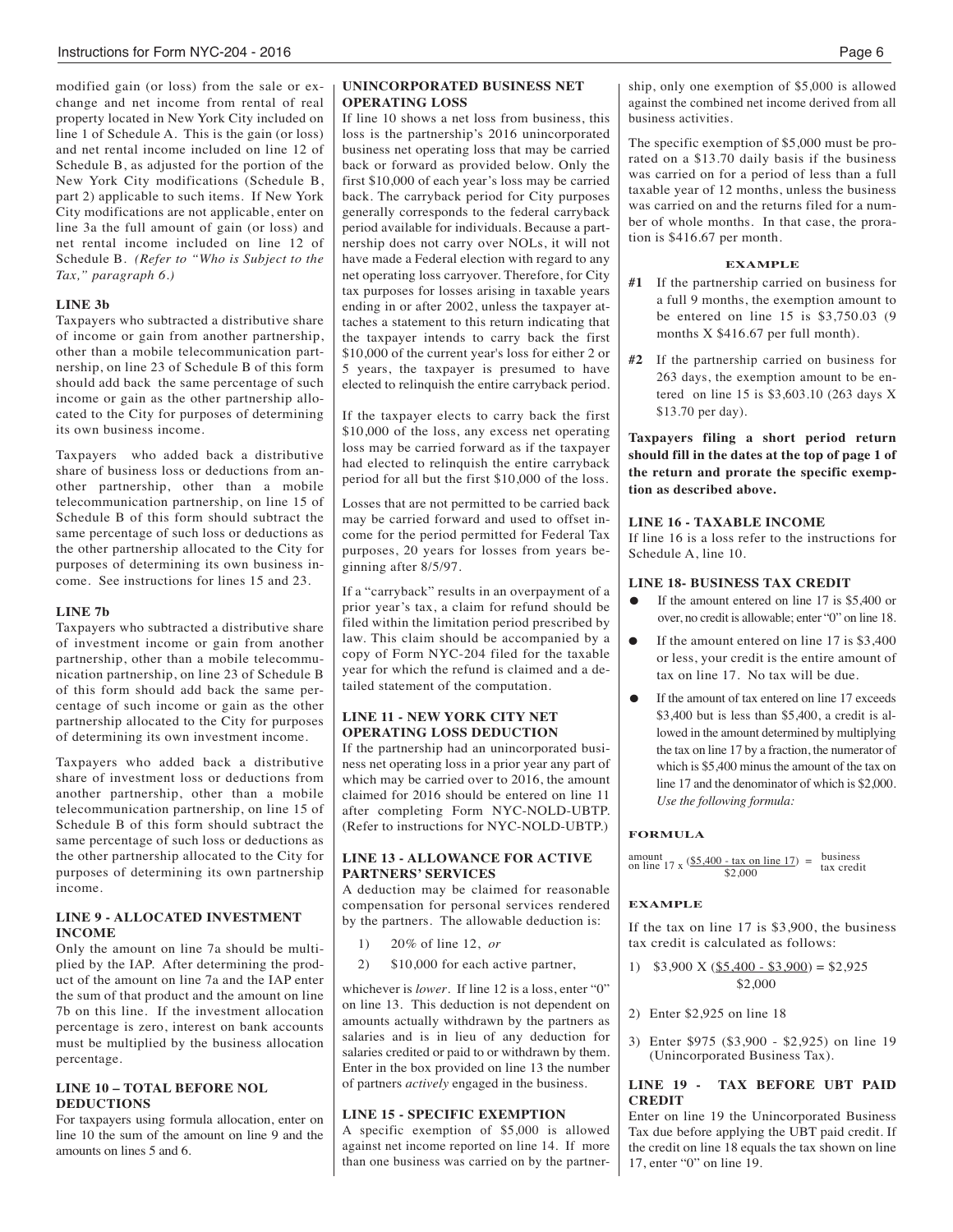#### **LINE 20 - UBT PAID CREDIT**

Enter on line 20 the credit against the Unincorporated Business Tax paid by partnerships from which you receive a distributive share or guaranteed payment that you include in unincorporated business taxable income. *(Attach Form NYC-114.7, UBT Paid Credit.)*

#### **LINE 21 - UNINCORPORATED BUSINESS TAX**

If the balance is less than zero, enter "0."

#### **LINE 22a - RELOCATION AND EMPLOY-MENT ASSISTANCE PROGRAM (REAP) CREDITS**

Refer to instructions on Form NYC-114.5 and attach form.

#### **LINE 22b - REAL ESTATE TAX ESCALA-TION, INDUSTRIAL BUSINESS ZONE AND EMPLOYMENT OPPORTUNITY RELOCATION COSTS CREDITS**

Refer to instructions on Form NYC-114.6, Claim for Credit Applied to Unincorporated Business Tax and attach form.

#### **LINE 22c - LOWER MANHATTAN RELO-CATION AND EMPLOYMENT ASSIS-TANCE PROGRAM (LMREAP) CREDIT** Refer to instructions on Form NYC-114.8 and attach form.

#### **LINE 22d - BIOTECHNOLOGY CREDIT**

Refer to instructions on Form NYC-114.10 and attach form.

#### **LINE 24 - PAYMENT OF ESTIMATED TAX**

Enter on line 24 the sum of all payments of estimated tax made for calendar year 2016 or fiscal year beginning in 2016 including carryover credit from the preceding taxable year, and payment with extension, NYC-EXT. Complete table on page 2 of this return.

#### **LINE 27a - LATE PAYMENT/INTEREST**

If the tax is not paid on or before the due date (determined without regard to any extension of time), interest must be paid on the amount of the underpayment from the due date to the date paid. For information regarding interest rates, visit the De-<br>partment of Finance website at Finance website at *www1.nyc.gov/site/finance/taxes/business-interestrates.page* or call 311. If calling from outside of the five NYC boroughs, please call 212-NEW-YORK (212-639-9675). For further information about estimated tax payments and due dates see Form NYC-5UB.

### **LINE 27b - LATE PAYMENT OR LATE FILING/ADDITIONAL CHARGES**

- a) A **late filing penalty** is assessed if you fail to file this form when due, unless the failure is due to reasonable cause. For every month or partial month that this form is late, add to the tax (less any payments made on or before the due date) 5%, up to a total of 25%.
- b) If this form is filed more than 60 days late, the above late filing penalty cannot be less than the lesser of (1) \$100 or (2) 100% of the amount required to be shown on the

form (less any payments made by the due **LINES 1, 2, 3 AND 4** date or credits claimed on the return).

- c) A **late payment penalty** is assessed if you fail to pay the tax shown on this form by the prescribed filing date, unless the failure is due to reasonable cause. For every month or partial month that your payment is late, add to the tax (less any payments made)  $1/2\%$ , up to a total of  $25\%$ .
- The total of the additional charges in *a* and *c* may not exceed 5% for any one month except as provided for in *b.*

If you claim not to be liable for these additional charges, attach a statement to your return explaining the delay in filing, payment or both.

#### **LINES 29 and 30 - NET OVERPAYMENT**

If there is an overpayment on line 29, enter on line 30a the amount of overpayment to be refunded. Enter on line 30b the amount to be credited to the 2017 estimated tax on Form NYC-5UB. If line 23 is less than zero, disregard negative sign and add that amount to line 24.

#### **LINE 31 - TOTAL REMITTANCE DUE**

If the amount on line 26 is not greater than zero, enter on line 31 the sum of the amount on line 25 and the amount by which line 28 exceeds line 26, if any. If filing and *paying* electronically, enter the amount of your remittance on Line A. If not paying electronically, leave Line A blank. All remittances must be payable in U.S. dollars drawn on a U.S. bank. Checks drawn on foreign banks will be rejected and returned. Remittances must be payable to:

#### **NYC Department of Finance.**

The entire balance due must be paid with the return and is not to be transferred to or paid on any other return.

#### **SCHEDULE B** *Computation of Total Income*

#### **PART 1 - ITEMS OF BUSINESS INCOME, GAIN, LOSS OR DEDUCTION**

Amounts on lines 1 through 10 are to be entered from the federal Partnership Tax Return and Schedule K. **Attach federal Form 1065 or Form 1065-B and all schedules, including individual Schedules K-1.**

Where a partnership carries on two or more unincorporated businesses, either wholly or partly in New York City, all are treated as one business for purposes of the Unincorporated Business Tax. Combine the net income of all business activities and enter on lines 1 through 9. An unincorporated entity (not an individual) is considered to be carrying on any trade, business, profession or occupation carried on in the City by any other unincorporated entity in which the taxpayer owns an interest. An unincorporated entity will not be considered to be conducting an unincorporated business in the City as a result of owning an interest in another unincorporated entity if the second entity is not engaged in any activity in the City.

**NOTE**: A partnership that makes an election under IRC Section 754 may not adjust the basis of its assets on the sale or purchase of an interest in the partnership.

Enter on line 1 the ordinary income (loss) from federal Form 1065, line 22 or 1065-B, Part I, line 25. Enter on line 2 net income (loss) from all rental real estate activity not included on line 1 but included on Schedule K of federal Form 1065 or 1065-B. Enter on line 3 portfolio income included on federal Schedule K. Enter on line 4 guaranteed payments to partners properly reportable on Schedule K.

Portfolio income includes interest, dividends, royalties, annuity income and gain (loss) on the disposition of property. *(Attach a schedule indicating type and amount of portfolio income.)*

#### **LINE 8 - ADDBACK OF OTHER DEDUCTIONS**

Enter on line 8 those deductions included in lines 1 and 2 that are not allowed in computing unincorporated business taxable income, other than the guaranteed payments entered on line 4, the payments to current or retired partners on line 5 and the New York City modifications on lines 13 through 15. For example, the partnership's contributions to retirement plans for partners (if deducted on Form 1065, page 1 or Form 1065-B) are entered on line 8.

#### **LINE 9 - OTHER ITEMS**

Enter the net amount of the partners' distributive shares of income and deduction items not included in any other line on Form NYC-204, Schedule B, but required to be reported separately to complete federal Form 1065 or 1065- B. *(Attach schedule.)* Deduction items reported separately on Form 1065 or 1065-B that constitute payments to partners for purposes of the Unincorporated Business Tax, such as amounts paid for a partner's medical insurance are not deductible for Unincorporated Business Tax purposes. These amounts should be listed on the attached schedule for informational purposes, but not deducted in determining the net amount to be entered on this line.

#### **LINE 11 - INCOME OR GAIN - SALE OR EXCHANGE OF REAL PROPERTY**

Rental income or loss from real property located outside New York City and gain or loss on disposition of real property located outside New York City are not considered for purposes of computing the unincorporated business tax. Therefore, to exclude this income, gain or loss, subtract on line 11 the amount included on line 10 if income or gain is reported, and add this amount on line 11 if a loss is reported. Do not exclude the rental income from property located in New York City even if not considered an unincorporated business. *(Refer to "Who is Subject to the Tax", paragraph 6)(See instructions for line 14(d).)*

#### **PART 2 - NEW YORK CITY MODIFICATIONS**

It may be necessary to make certain additions to or subtractions from the amount reported on Schedule B, part 1, line 12 to arrive at total income from business to be reported on line 26. If any of the following items is applicable, complete part 2 showing the nature and amount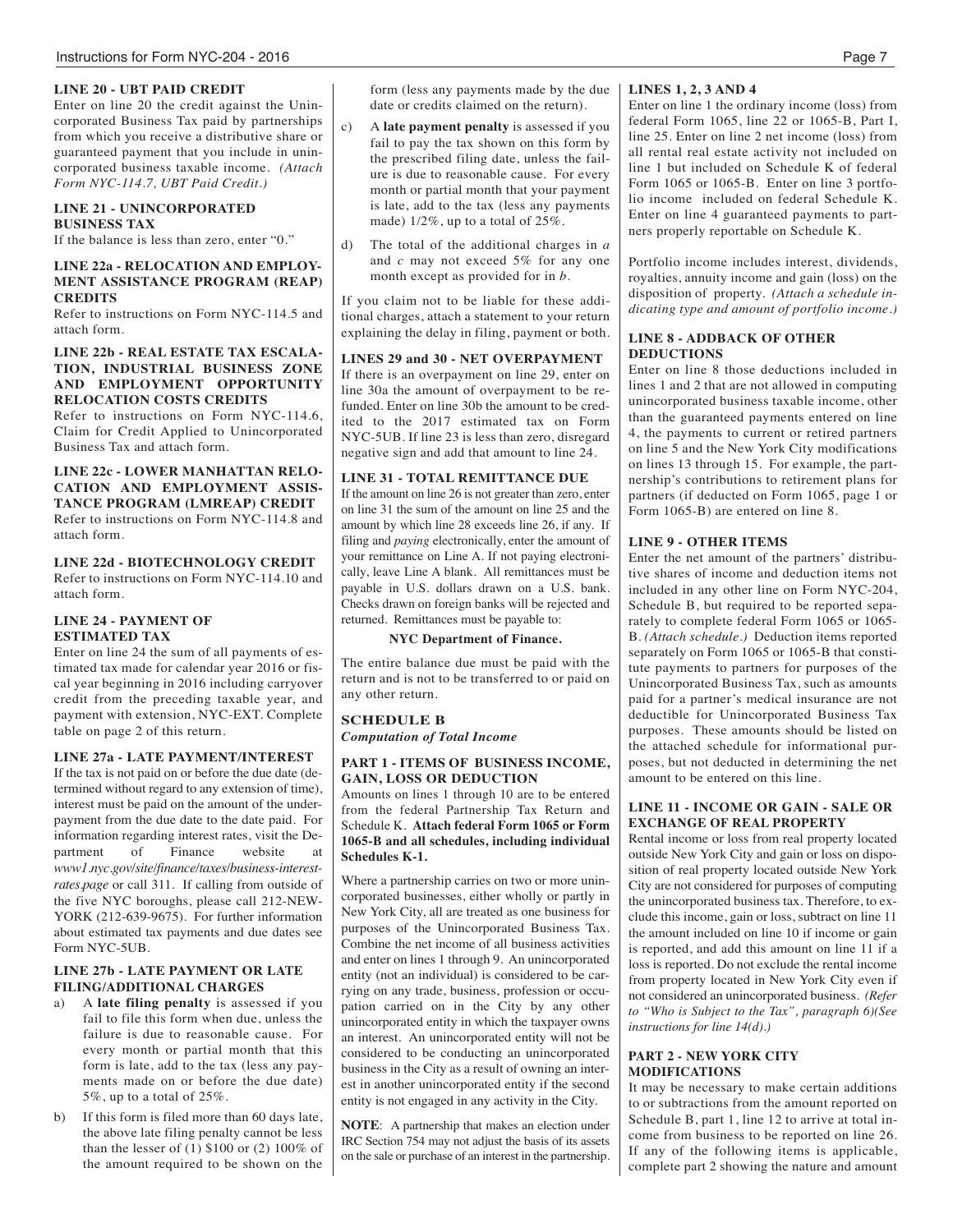of each item. If none of these applies, transfer the amount on line 12 to line 26 of Schedule B.

#### **- ADDITIONS -**

#### **LINE 13 - INCOME AND UNINCORPORATED BUSINESS TAXES**

Enter the amount of income and unincorporated business taxes imposed by New York City, New York State or any other taxing jurisdiction that were deducted in computing part 1, line 12.

#### **LINE 14 - MODIFICATIONS RELATING TO ITEMS OF TAX CREDIT AND DEDUCTION**

*Line 14a:* Taxpayers claiming the real estate tax escalation credit or employment opportunity relocation costs credit or industrial business zone credit must enter the sum of the amounts shown on lines 4 and 5, respectively, of Form NYC-114.6.

*Line 14b:* Enter any amounts deducted in computing part 1, line 12, for:

- *i)* interest on money borrowed to purchase or carry bonds or securities, the interest on which is exempt from the Unincorporated Business Tax;
- *ii)* expenses that relate to exempt income or to property held for the production of exempt income; and
- *iii)* amortization of bond premium on any bond, the interest on which constitutes exempt income.

*Line 14c:* The Federal bonus depreciation allowed for "qualified property," as defined in IRC section 168(k) is not allowed for Unincorporated Business Tax purposes except for such deductions allowed with respect to "qualified New York liberty zone property", "qualified New York liberty zone leasehold improvements" and "qualified property" placed in service in the Resurgence Zone (generally the area in the borough of Manhattan South of Houston Street and North of Canal Street.) For more information on Federal bonus depreciation, see Form NYC-399-Z and that Form's instructions. For City tax purposes, depreciation deductions for all other "qualified property" must be calculated as if the property was placed in service prior to September 11, 2001.

For tax years beginning on or after January 1, 2004, other than for eligible farmers (for purposes of the New York State farmers' school tax credit), the amount allowed as a deduction with respect to a sport utility vehicle that is not a passenger automobile for purposes of section 280F(d)(5) of the Internal Revenue Code is limited to the amount allowed under section 280F of the Internal Revenue Code as if the vehicle were a passenger automobile as defined in that section. SUVs which are entitled to Federal first-year bonus depreciation under IRC section 168(k) are not entitled to bonus depreciation for New York City purposes except for SUVs that are "qualified Resurgence Zone property." On the disposition of an SUV subject to the limitation, the amount of any gain or loss included in income must be adjusted to reflect the limited deductions allowed for City purposes under this provision. Enter on Schedule B, lines 14(c) and 19 the appropriate adjustments from form NYC-399Z. See Finance Memorandum 16-1, "Application of IRC §280F Limits to Sport Utility Vehicles" for more information.

The federal depreciation deduction computed under the Accelerated Cost Recovery System (ACRS) or the Modified Accelerated Cost Recovery System (MACRS) (IRC Section 168) is not allowed for property placed in service in New York State in taxable years beginning before January 1, 1985 (except recovery property subject to the provisions of IRC Section 280-F).

ACRS and MACRS may not be allowed for property placed in service outside of New York State in taxable years beginning after 1984 and before January 1, 1994 (except property subject to the provisions of IRC Section 280-F).

For additional information regarding depreciation deductions for property placed in service outside of New York after 1984 and before 1994, see Finance Memorandum 99-4 "Depreciation for Property Placed in Service Outside New York after 1984 and Before 1994".

In place of the federal depreciation deduction, a depreciation deduction using pre-ACRS or MACRS rules (IRC Section 167) is allowed.

Enter on line 14c the ACRS depreciation deduction used in computing, part 1, line 12. *(Refer to instructions for line 19.) (Attach Form NYC-399 and/or NYC-399Z.)*

*Line 14d:* Exempt Activities. Deductions and losses attributable to activities not considered part of an unincorporated business must be added back. See *"Who is Subject to the Tax".* Add back losses, interest, depreciation and any other expenses deducted for federal income tax purposes directly or indirectly attributable to the holding, leasing or managing of real property (including any business conducted at the property as an incidental service to tenants) or to the income or gain therefrom, if such holding, leasing or managing of property is exempt from Unincorporated Business Tax under NYC Administrative Code Section 11-502(d) in taxable years beginning on or after July 1, 1994 or January 1, 1996, in the case of parking services rendered to tenants at a garage open to the public. *(Refer to "Who is Subject to the Tax", paragraph 6.)*

Add back losses, interest or other expenses deducted for federal income tax purposes directly or indirectly attributable to notional principal contracts, the holding, sale, disposition, assumption, offset or termination of a position in property as defined in Admin. Code §11-502(c) (1) (A), or other substantially similar losses from ordinary and routine trading or investment activity as determined by the Commissioner, realized in connection with certain investment activities to the extent such activities are considered exempt from the Unincorporated Business Tax. *Refer to* *"Who is Subject to the Tax", Paragraph 5.*

In the case of a taxpayer that qualifies for the partial investment exemption (see: *"Who is Subject to the Tax", paragraph 5),* add back losses, interest or other expenses deducted for federal income tax purposes directly or indirectly attributable to the sale or other disposition of an interest in another unincorporated entity to the extent attributable to activities of that entity covered by the taxpayer's partial exemption.

#### **LINE 15 - OTHER ADDITIONS**

If you have received a distributive share of investment or business loss or deductions from any partnership, other than a mobile telecommunications partnership as described below, add back here any distributive share amounts of such loss or deductions included in calculating the amount on line 12 of this schedule and not previously added back on line 11. NOTE: A corresponding subtraction may have to be made on Schedule A, line 3b or 7b. See instructions for those lines.

Mobile Telecommunications Partnerships. For tax years beginning on or after August 1, 2002, partnerships that are partners in partnerships that receive at least eighty percent of their gross receipts from providing mobile telecommunications services should add back here any distributive share of losses or deductions from any such partnership, including their share of separately reported items included in calculating the amount on line 1 of this schedule. There is no corresponding subtraction on Schedule A for these amounts.

Describe in a separate schedule the nature and amount of any additions, such as:

- interest income on state and local bonds held in connection with the business (other than on bonds of New York State and its political subdivisions)
- 2) interest or dividend income on bonds or securities, held in connection with the business, of any United States authority, commission or instrumentality that the laws of the United States exempt from federal income tax but not from state or local income taxes
- 3) royalty and interest payments made to related members as required by Ad. Code section 11-506(e). (See Royalty Payments to Related Members, page 3)
- 4) any other additions required by Sections 11-506 and 11-507 of the NYC Administrative Code. *(Attach any appropriate schedules.)*

#### **- SUBTRACTIONS -**

#### **LINE 17 - INCOME AND UNINCORPO-RATED BUSINESS TAX REFUNDS**

Enter any refund or credit for the overpayment of any income tax to the extent included in computing part 1, line 10.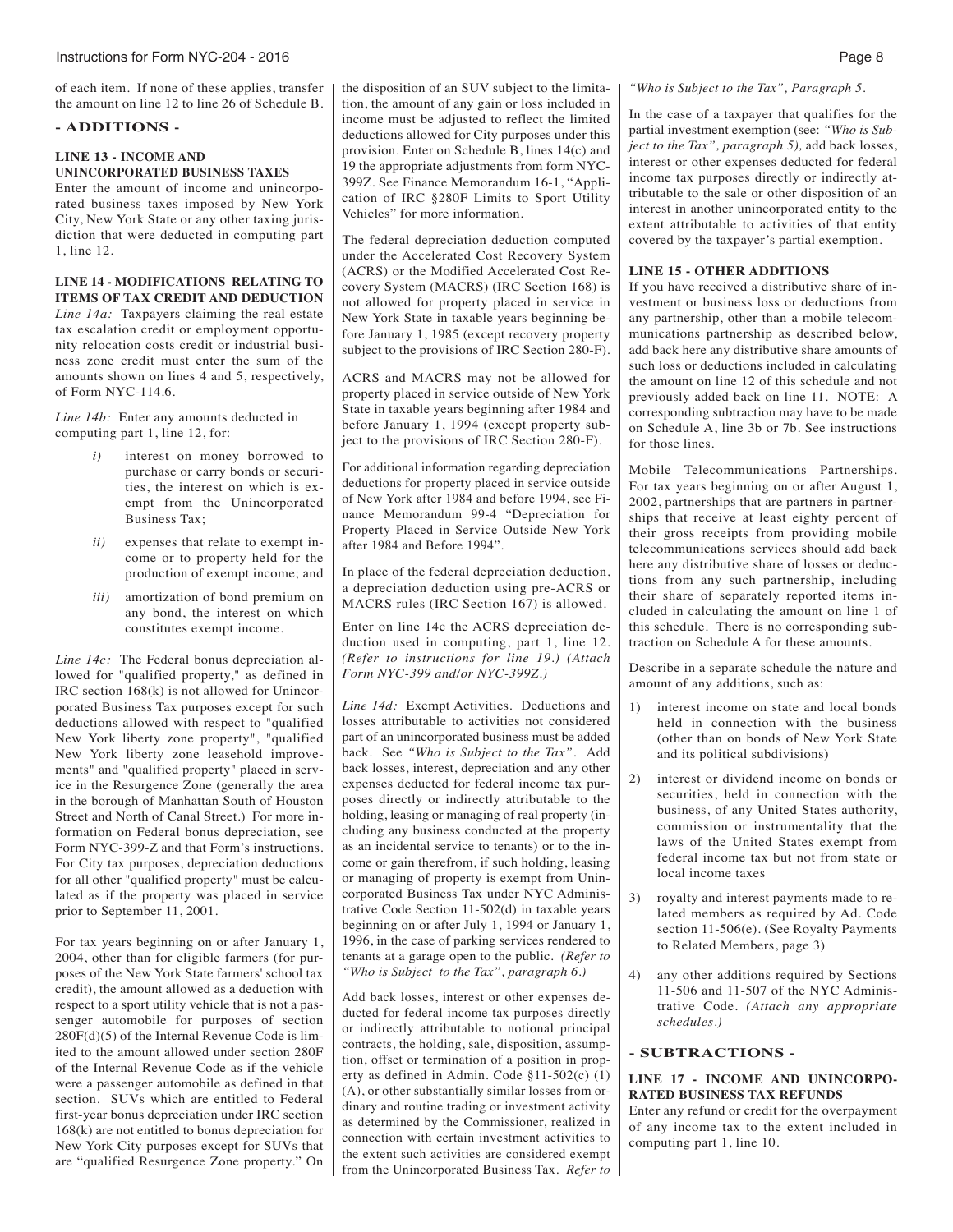#### **LINE 18 - FEDERAL EMPLOYMENT CREDIT**

Enter the portion of wages and salaries paid or incurred for the taxable year for which a deduction is not allowed pursuant to the provisions of Section 280C of the Internal Revenue Code. *(Attach federal Form 5884.)*

#### **LINE 19 - DEPRECIATION ADJUSTMENT**

If a taxpayer took the additional depreciation deduction on its federal return with respect to "qualified property" OTHER THAN "qualified Resurgence Zone property", "qualified New York Liberty Zone property" and "qualified New York Liberty Zone leasehold improvements or SUVs for which an addback was required under the instructions to Line 14(c) of this schedule, use NYC-399Z to calculate the amount of the deduction that may be deducted for City purposes. The amount appearing in column B of line 8 on Form NYC-399Z should be included on this line. See "Highlights of Recent Tax Law Changes", and Finance Memorandum 16-1, "Application of IRC §280F Limits to Sport Utility Vehicles" for more information.

In place of the disallowed ACRS deduction for certain property, line 14c, a depreciation deduction computed by any method permitted under IRC Section 167 as in effect on December 31, 1980, will be allowed. Enter on line 19 the ACRS adjustment from Form NYC-399, Schedule C, line 8B. *(Attach Form NYC-399.)* (See instructions for line 14c and Finance Memorandum 99-4 "Depreciation for Property Placed in Service Outside New York After 1984 and Before 1994".)

#### **LINE 20 - EXEMPT INCOME**

Attach a schedule showing nature and amount of exempt income, such as:

- 1) interest income on United States obligations included in computing part 1, line 12;
- 2) interest or dividend income on bonds or securities of any United States authority, commission or instrumentality included in computing part 1, line 12 but exempt from state or local income taxes under United States law; or
- 3) interest or dividend income on bonds or securities to the extent exempt from income tax under New York laws authorizing the issuance of these bonds or securities, but included in computing part 1, line 12.

#### **LINE 21 - DIVIDENDS**

Enter 50% of dividends *other than* dividends from stocks not meeting the holding period requirement set forth in IRC Section 246(c).

#### **LINE 22 - EXEMPT ACTIVITIES**

Subtract income or gain includible in gross income for federal income tax purposes from the holding, leasing or managing of real property (including any business conducted at the property as an incidental service to tenants) if such holding, leasing or managing of property is not subject to Unincorporated Business Tax under NYC Administrative Code Section 11-502(d) *(Refer to "Who is Subject to the Tax", paragraph 6.)*

Subtract income or gain includible in gross income for federal income tax purposes, including dividends, interest, income attributable to securities loans, notional principal contracts, the holding, sale, disposition, assumption, offset or termination of a position in property as defined in Admin. Code §11-502(2) (1) (A), or other substantially similar income from ordinary and routine trading or investment activity as determined by the Commissioner, realized in connection with certain investment activities to the extent such activities are considered exempt from the Unincorporated Business Tax. *(Refer to: "Who is Subject to the Tax", paragraph 5.)*

In the case of a taxpayer that qualifies for the partial investment exemption *(see: "Who is Subject to the Tax", paragraph 5)*, subtract income or gain includible in gross income for federal income tax purposes realized from the sale or other disposition of an interest in another unincorporated entity to the extent attributable to activities of that entity covered by the taxpayer's partial exemption.

#### **LINE 23 - OTHER SUBTRACTIONS**

If you have received a distributive share of business or investment income or gains from any partnership, other than a utility partnership as described below, subtract here any distributive share amounts of such income or gains included in calculating the amount on line 12 of this schedule and not previously subtracted on line 11. NOTE: A corresponding addback may have to be made on Schedule A. line 3b or 7h. See instructions for those lines.

Utility Partnerships. For tax years beginning on or after August 1, 2002, partnerships that are partners in partnerships that are subject to tax under Ad. Code Title 11, Ch. 11 as "utilities" defined in Ad. Code section 11-1101(6) should subtract here any distributive share of income or gains from any such partnership, including their share of separately reported items included in calculating the amount on line 1 of this schedule. There is no corresponding addback on Schedule A for these amounts.

Describe in a separate schedule the nature and amount of any subtractions, such as:

- 1) the portion of gain included in computing part 1, line 12, from the sale or other disposition of property acquired before January 1, 1966, except:
	- a) stock in trade of the taxpayer or other property of a kind that would be properly included in his inventory if on hand at the close of the taxable year, or property held by the taxpayer primarily for sale to customers in the ordinary course of his trade or business; and
	- b) accounts or notes receivable acquired in the ordinary course of the trade or business for services rendered or from the sale of property described in a) to

the extent of the difference between:

- *i)* the amount of gain reported for each property; and
- *ii)* the amount of gain that would be reported for each property if the adjusted basis of the property on the date of sale or other disposition had been either:
	- A) its fair market value on January 1, 1966, or on the date of its sale or disposition prior to January 1, 1966, plus or minus all federal adjustments to basis for the period after December 31, 1965, or
	- B) the amount realized from its sale or other disposition,
	- whichever is lower.

If a gain reported is from a sale of property prior to January 1, 1966, reported on the installment method, the fair market value of the property on the date of the sale must be substituted for its fair market value on January 1, 1966. The total adjustment may not exceed the taxpayer's net gain from the sale or other disposition of all the property.

- 2) interest on money borrowed to purchase or carry bonds or securities, the interest on which is subject to the Unincorporated Business Tax but exempt from federal income tax; ordinary and necessary expenses paid or incurred during the taxable year in connection with income or property held for the production of this income; and amortization of bond premium for the taxable year on any bond, the interest on which is subject to the Unincorporated Business Tax but exempt from federal income tax, to the extent these items were not deducted in computing part 1, line 12.
- 3) any other subtractions required by Sections 11-506 and 11-507 (other than charitable contributions) of the NYC Administrative Code. *(Attach any appropriate schedules.)*

Do not include on line 23 any net operating loss carryover. Any unincorporated business net operating loss deduction allowable in 2015 by reason of a carryover of a net operating loss sustained by the partnership in prior years should be reported on Form NYC-NOLD-UBTP and on Schedule A.

#### **SAFE HARBOR LEASES**

This applies to agreements entered into prior to January 1, 1984. The NYC Administrative Code was amended to nullify the effects of federal "Safe Harbor Leases" upon New York City unincorporated business taxable income. (*Refer to Sections 11-506 and 11-507 of the NYC Administrative Code for details.)*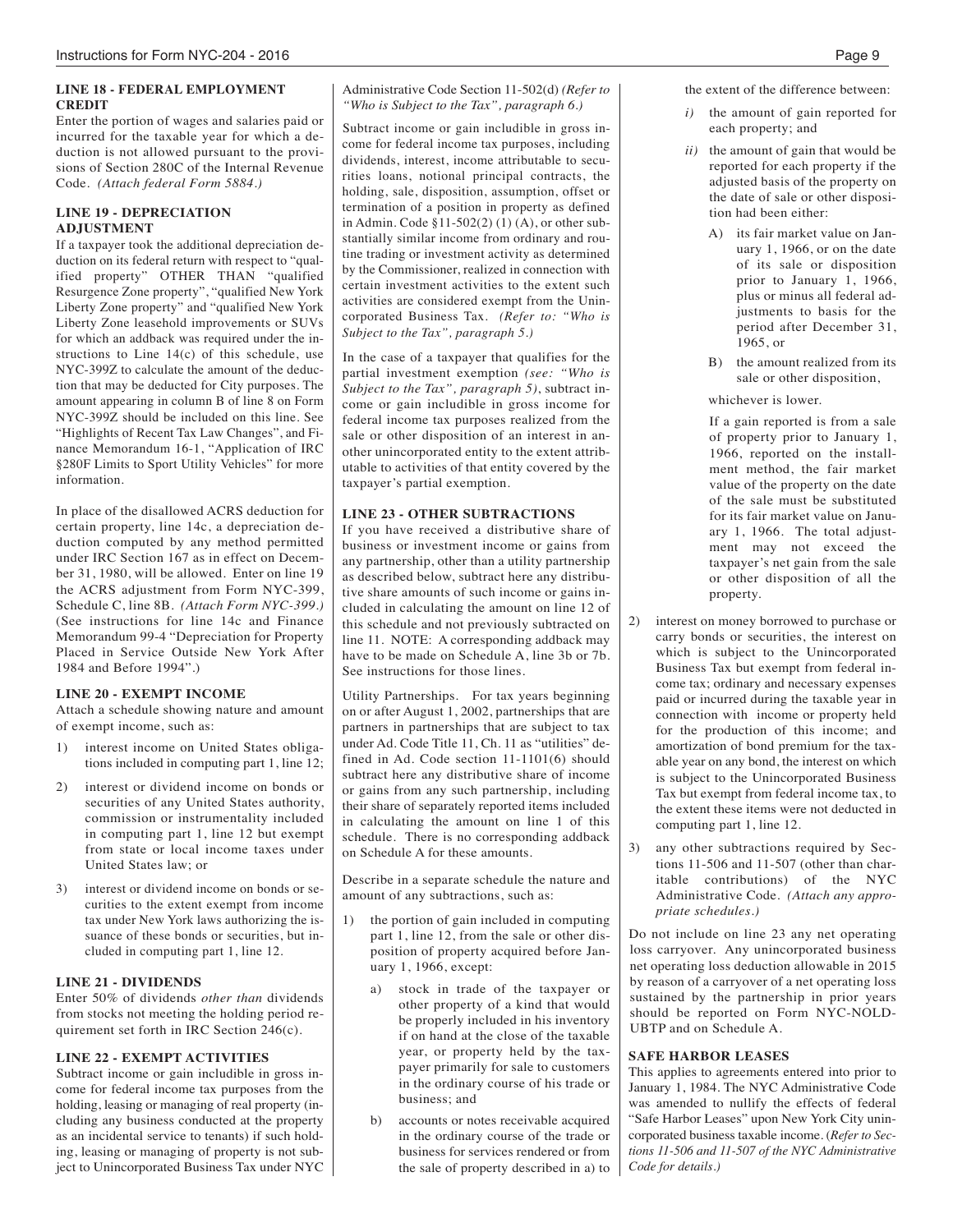#### **LINE 27 - CHARITABLE CONTRIBUTIONS**

Deductions are allowed for charitable contributions made by the partnership, as a tax entity separate and distinct from its partners, to the extent contributions would be deductible by a corporation for federal income tax purposes, but not in excess of 5% of line 26. In general, contributions deductible by a corporation are the same as those for individuals, except that:

- 1) contributions to fraternal societies, orders and associations operating under the lodge system are not deductible, and
- 2) contributions to a trust, chest, fund or foundation are deductible only if they are to be used within the United States or its possessions.

#### **LINE 29 - INVESTMENT INCOME**

Investment income includes: 50% of dividends from stocks held for investment; interest from investment capital; net capital gain or loss from sales or exchanges of securities held for investment; and income from cash if an election is made to treat cash as investment capital on line 3 of Schedule D. Do not include any capital loss that could not be used in computing federal taxable income.

In computing investment income, subtract the amount of deductions allowable in computing entire net income which are directly or indirectly attributable to investment capital or investment income.

#### **LINE 29a - DIVIDENDS FROM STOCKS HELD FOR INVESTMENT**

Enter dividends not excluded on line 21. This includes 50% of dividends from corporations for which an exclusion was allowed on line 21 of this schedule and 100% of dividends from stock not meeting the holding period requirement set forth in Section 246(c) of the IRC.

#### **LINE 29d - INCOME FROM CASH**

Enter income from cash on Schedule B, line 29d only if you have elected to treat cash as investment capital and have entered the amount thereof on Schedule D, line 3.

#### **LINE 29f - DEDUCTIONS ATTRIBUTA-BLE TO INVESTMENT INCOME**

For more information, see Statement of Audit Procedure GCT-2008-04, Noninterest Expense Attribution, April 9, 2008 and Statement of Audit Procedure PP-2008-12, GCT & UBT Treatment of Repurchase Agreements and Securities Lending and Borrowing Transactions for Financial Services Firms Regularly Engaged in Such Activities, March 31, 2008, available on the Department's website at nyc.gov/finance.

#### **SCHEDULE C**

#### *Partnership Information*

Partnerships must complete this schedule in order to claim the allowance for partner's services (Schedule A, line 13). In addition, this schedule must be completed for partners to claim the UBT Paid Credit on their own respective Unincorporated Business, General Corporation, Banking Corporation or Business Corporation Tax returns or a credit for UBT paid on their own City resident PIT return.

Enter for each partner in column H the sum of that partner's distributive share of income, gain, loss and deductions of the partnership, and guaranteed payments from the partnership, **but only if the sum is greater than or equal to zero** (i.e., the partner's income, gain, and guaranteed payments exceed the partner's losses and deductions). For this purpose, a partner's distributive share is that partner's distributive share of each item of income, gain, loss, and deduction, other than guaranteed payments made by the partnership, reflected in Schedule B, line 28, plus the amount of any guaranteed payments to that partner from the partnership. **If the sum is less than zero** (i.e., the partner's losses and deductions exceed the partner's income, gain, and guaranteed payments), **enter "0".**

Enter in column I each partner's percentage share of the total of the amounts entered in column 3. Divide the amount for the partner in column 3 by the column 3 total. The total of the percentages in column 4 must add up to 100%.

#### **SCHEDULE D**

#### *Investment Allocation*

Complete Schedule D if you directly own investment capital.

**Allocation for Partners in Other Partnerships.** If an unincorporated entity (the "partner") is a partner in another unincorporated entity (the "partnership"), carrying on an unincorporated business wholly or partly in New York City, the partner should not include its percentage interest in the items of investment capital of the partnerships from which it receives a distributive share in Schedule D. The partner must allocate its distributive share of the partnership's investment income as provided below. See §28-07(j)(3)(i) of Title 19 of the Rules of the City of New York for more information.

Unless a partner is permitted or required by the Commissioner to use an alternative method, the partner must allocate to the City its investment income from directly owned investment capital based solely by reference to its directly owned investment capital without regard to its percentage interest in the investment capital of any partnership.

Unless a partner is permitted or required by the Commissioner to use an alternative method, the partner must separately allocate to the City the same percentage of its distributive share of investment income from a particular partnership as that partnership allocated to the City for purposes of determining its own unincorporated business taxable income for the partnership's taxable year ending with or within the partner's taxable year. The partner must report those amounts on lines 15 and 23 of Schedule B and line 7b of Schedule A. See instructions for those lines.

**Discretionary use of other methods.** The Commissioner of Finance in his or her discretion may permit or require the taxpayer to use another method to allocate its directly owned investment income and its distributive share of investment income of another partnership if the Commissioner determines that the above methods do not result in a fair and equitable allocation to the City of the taxpayer's income. If a partner is permitted or required to use a discretionary method, detailed schedules and explanations should be attached.

Investment capital is the average value of your investments in stocks, bonds, and other corporate or government securities, less liabilities, both long term and short term, directly or indirectly attributable to investment capital. Investment capital does not include governmental stocks, bonds and other securities, the interest and dividends from which are totally exempt from the UBT except such instruments that are disposed of during the taxable year, producing taxable gain or loss. Investment capital does not include those stocks, bonds or other securities that are held for sale to customers in the regular course of business. Investment capital does not include interests in, or obligations of, partnerships or other unincorporated entities.

To determine the value of your assets for investment allocation purposes, you must include marketable securities at fair market value.

The fair market value of any asset is the price (without any encumbrance, whether or not the taxpayer is liable) at which a willing seller, not compelled to sell, will sell and a willing purchaser, not compelled to buy, will buy. The fair market value, on any date, of stocks, bonds and other securities regularly dealt in on an exchange or in the over-the-counter market is the mean between the highest and lowest selling prices on that date.

The value of all other property must be included at the value shown on the taxpayer's books and records in accordance with generally accepted accounting principles (GAAP).

#### **ISSUER'S ALLOCATION PERCENTAGE**

To determine the portion of investment capital to be allocated within the City, multiply the value of each stock or security during the period covered by the return (column E) by the issuer's allocation percentage for that stock or security.

This percentage may be obtained from (1) tax service publications, (2) from the Department's website under "Forms & Publications" at nyc.gov/finance or (3) by calling 311. If calling from outside of the five NYC boroughs, please call 212-NEW-YORK (212-639-9675). If the issuer was not doing business in New York City during the preceding year, the percentage is "0".

#### **SCHEDULE D, LINE 3 - CASH**

If you have both business and investment capital, you may elect to treat cash on hand or on deposit as either business or investment capital. If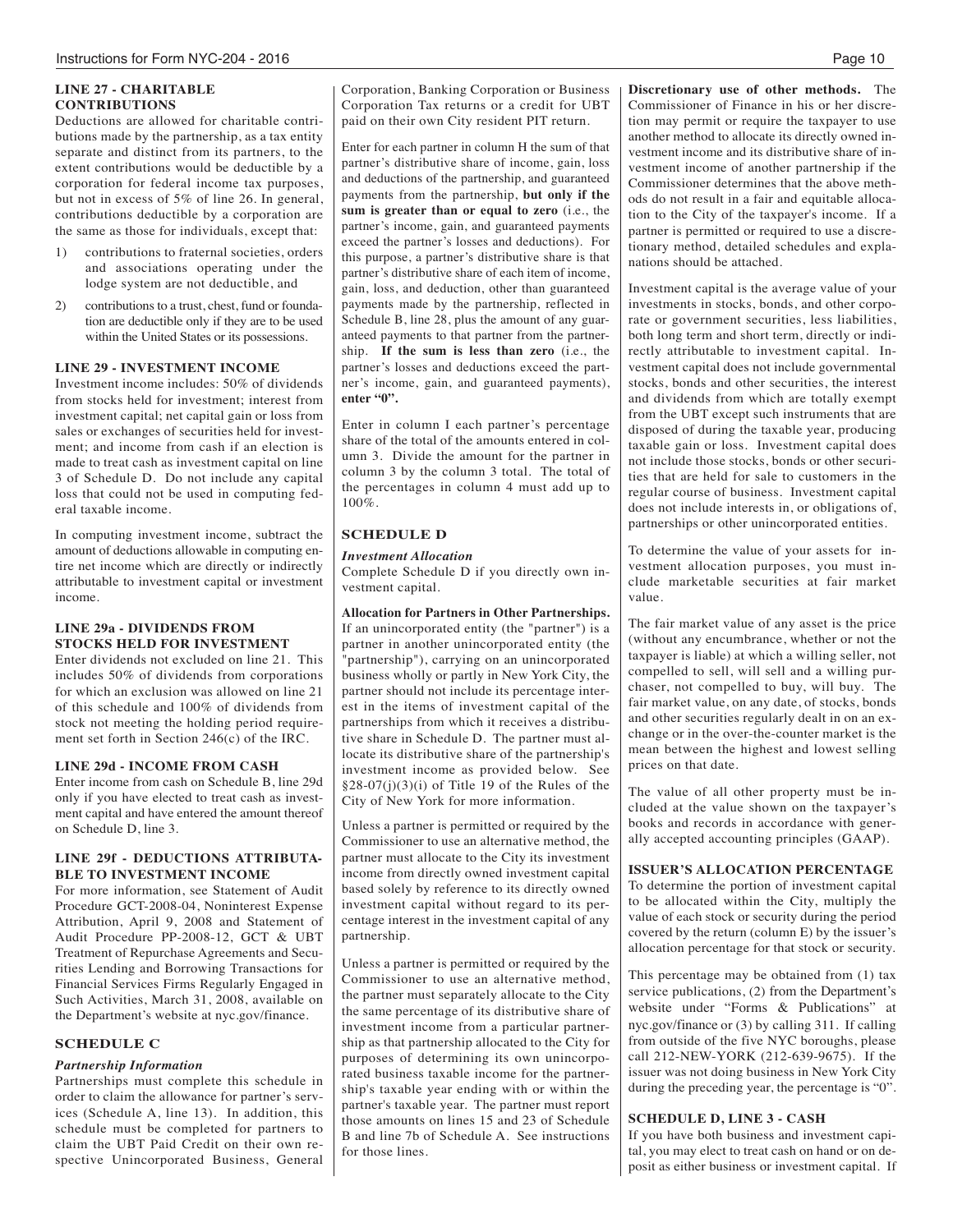you wish to elect to treat cash as investment capital, you must include it on this line. Otherwise, you will be deemed to have elected to treat cash as business capital. You may not elect to treat part of such cash as business capital and part as investment capital. You may not revoke your election after it has been made.

#### **COMPOSITION OF PREPAYMENTS SCHEDULE**

Enter the payment date and the amount of all prepayments made for this tax period.

#### **SCHEDULE E**

#### *Business Allocation*

An allocation of business income is permitted for purposes of the Unincorporated Business Tax if the partnership carries on business both inside and outside New York City. For tax years beginning on or after January 1, 2012, all taxpayers must allocate unincorporated business taxable income using formula allocation. See sections 11-508(b) and (c) of the Administrative Code. Tax year 2011 was the last taxable year in which eligible taxpayers who made the one-time election to continue using books and records allocation for tax year 2005 were permitted to use that method of allocation.

**Allocation for Partners in Other Partnerships.** If an unincorporated entity (the "partner") is a partner in another unincorporated entity (the "partnership"), carrying on an unincorporated business wholly or partly in New York City and either the partner or the partnership allocates a portion of its unincorporated business entire net income outside New York City, the partner must allocate its distributive share of the partnership's business income, if any, as provided below. The partner should not report its distributive share of that partnership's business income or any of that partnership's allocation factors on Schedule E.

Unless a partner is permitted or required by the Commissioner to use an alternative method, the partner must allocate to the City the same percentage of its distributive share of each item of a particular partnership's business income, gain, loss and deduction as the partnership allocated to the City for purposes of determining its own business income allocated to the City for the partnership's taxable year ending with or within the partner's taxable year. The partner must report those amounts on lines 15 and 23 of Schedule B and line 3b of Schedule A. See instructions for those lines. See  $\S 28-07(i)(2)(i)$ (A) of Title 19 the Rules of the City of New York.

Discretionary use of other methods. The Commissioner of Finance in his or her discretion may permit or require a taxpayer partner to use another method to allocate its own business income and its distributive share of the business income, gain, loss and deduction of another partnership if the Commissioner determines that the methods provided do not result in a fair and equitable allocation to the City of the taxpayer partner's income. If a partner is permitted or required to use a discretionary method, detailed schedules and explanations should be attached.

#### **ALLOCATION BY FORMULA**

Income from business carried on both inside and outside New York City must be determined in accordance with the statutory formula or an alternative method approved by the Department of Finance. Schedules E, Parts 1, 2 and 3 must be completed for this purpose in accordance with the specific instructions below.

A partnership that derives more than 10% of its gross receipts for the taxable year from publishing newspapers or periodicals or radio or television broadcasting must allocate all its income using the statutory formula unless the Department of Finance requires an alternative method to be used in order to fairly and equitably reflect the partnership's business income in the City.

#### **ALTERNATIVE ALLOCATION METHOD**

In order to request a discretionary adjustment to the statutory method of allocation, a written request, separate and apart from filing this return, must be submitted. For details on how to make such a request, go to http://www1.nyc.gov/site/finance/taxes/businessfiling-information.page

If consent to use a different allocation method has not been obtained at the time of the filing of the return, you must use the formula basis set out in Schedule E, and pay the tax in accordance therewith. If the Department consents to your proposed alternative allocation method and it results in a lower tax liability than the formula basis set out in Schedule E, you may be entitled to claim a refund of the excess amount you have paid.

Securities and commodities brokers should refer to 19 RCNY Section 28-07(h) for special rules for allocating commissions, manager fees, primary spreads, and selling concessions.

#### **SCHEDULE E, PARTS 1 AND 2**

Enter the information requested in parts 1 and 2, all columns. Indicate in the "rent" column whether you own or rent the premises listed. Enter the amount of rent paid, if any. *(Attach rider if necessary.)*

#### **WEIGHTED FACTOR ALLOCATION**

The business allocation percentage is generally computed by means of a three factor formula as follows:

- The property factor (line 1)
- The payroll factor (line 2)
- The gross income factor (line 3)

Each factor is computed by dividing the amount in Column A (New York City amount) by the amount in Column B (total amount) and entering the result in Column C. This fraction should be expressed as a percentage with four decimal points. For taxable years beginning in 2016, taxpayers must weight the three factors as follows: 6.5% for property; 6.5% for wages; and 87% for gross income.

After the business allocation percentage is computed, multiply Schedule A, line 4 by the business allocation percentage to determine the amount allocated to New York City.

The three factors are described below in the instructions for lines 1a, 1b, 1c, 1d, 2a and 2b, 3a and 3b. Complete lines 1a, 1b, 1c, and 1d of Schedule E to determine the average value of real and tangible personal property of the business.

#### **LINE 1a - REAL PROPERTY OWNED**

Enter in column A the average value of real property located within New York City. Enter in column B the average value of real property connected with the business, both inside and outside New York City. For this purpose, property connected with the business does not include property from which the taxpayer *solely* receives rental income not considered income from an unincorporated business. See: "Who is Subject to the Tax", paragraph 6.

The average value of the property is determined by adding:

- its value at the beginning of the taxable year, and
- 2) its value at the end of the taxable year, and dividing by two.

#### **LINE 1b - REAL PROPERTY RENTED FROM OTHERS**

The value of real property rented to the business and to be included in line 1b is **eight** times the gross rent payable during the taxable year for which the return is filed. Gross rent includes:

- 1) any amount payable for the use or possession of real property or any part thereof, whether designated as a fixed sum of money or as a percentage of sales, profits or otherwise; and
- 2) any amount payable as additional rent or in lieu of rent, such as interest, taxes, insurance, repairs or any other amount required to be paid by the terms of a lease or other agreement; and
- 3) that proportion of the cost of any improvement to the real property made by or on behalf of the business which reverts to the owner or lessor upon termination of a lease or other agreement.

If a building is erected on land leased by or on behalf of the business, the value of the building is determined in the same manner as if it were owned by the business. The value of the underlying land is determined by multiplying the gross annual ground rent by eight. Enter the value of rented real property located within New York City in column A and the value of all rented real property in column B.

#### **LINE 1c - TANGIBLE PERSONAL PROPERTY OWNED**

Enter in column A the average value of tangible personal property located within New York City. Enter in column B the average value of all tangible personal property *connected with* the business, both inside and outside New York City.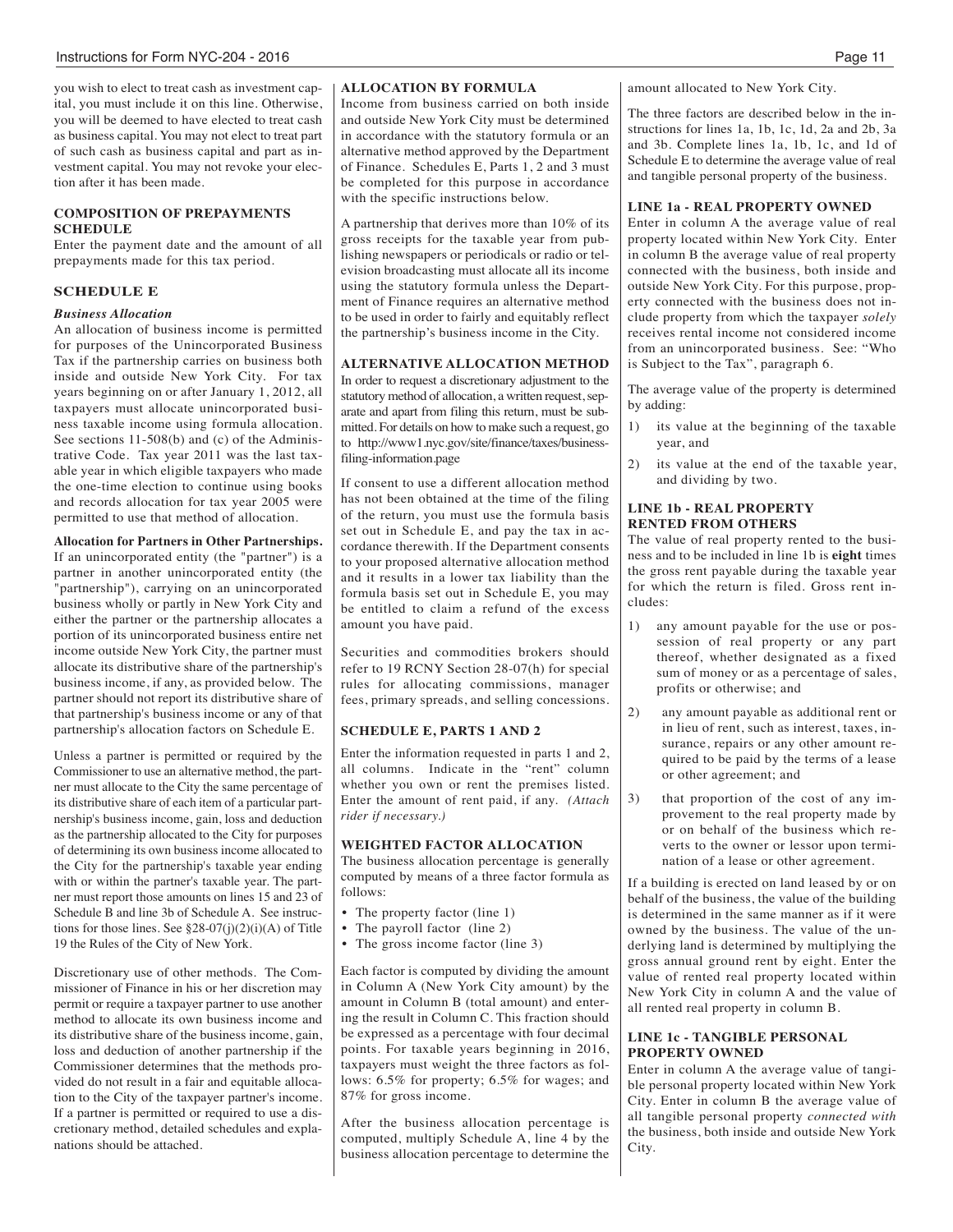The average value of the property is determined by adding:

- 1) its value at the beginning of the taxable year, and
- 2) its value at the end of the taxable year, and dividing the sum by two.

#### **LINE 1d - TANGIBLE PERSONAL PROPERTY RENTED FROM OTHERS**

For tax years beginning on or after January 1, 2005, rented tangible personal property must be included in the property factor. The value of the rented tangible personal property to be included in line 1d is eight times the gross rent payable for the tangible personal property during the tax year.

#### **LINES 2a and 2b - WAGES, SALARIESAND OTHER PERSONALSERVICE COMPENSATION**

The amounts to be entered on lines 2a and 2b include wages, salaries, and other personal service compensation paid only to employees of the unincorporated business. Do not include payments to independent contractors or to independent sales agents. The portion that represents the amount paid in connection with operations carried on in New York City should be entered on line 2a in column A. The total compensation paid to employees during the taxable year in connection with unincorporated business operations carried on both inside and outside New York City should be entered in column B. If an employee works in or travels out of an office or location within New York City, the compensation paid to that employee for services is part of operations carried on within New York City and must be included in New York City amounts. For additional information please see 19 RCNY Section  $28-07(d)(1)(ii)$ .

#### **LINES 3a and 3b - GROSS SALES OF MERCHANDISE OR CHARGES FOR SERVICES DURING THE YEAR**

Except as provided in the following paragraphs, the amount to be entered on line 3a in column A is the portion of the total gross sales or charges that represents services performed by or through an agency in New York City. This includes services performed by employees, agents, agencies or independent contractors situated at, connected with, or sent out from offices of the unincorporated business (or its agencies) located in New York City.

Notwithstanding the foregoing, for tax years beginning on and after July 1, 2005, the source of income from services will be determined by the place where the services were performed (the "place-of-performance method"), instead of the office out of which the services were performed, according to the following phasein schedule: Taxpayers having gross receipts of less than \$100,000 for the first tax year starting on or after July 1, 2005 and before July 1, 2006, must use the place-of-performance method starting in that year. Taxpayers having gross receipts of less than \$300,000 for the first tax year starting on or after July 1, 2006 and before July 1, 2007, must use the place-of-performance method starting in that year. All other

taxpayers must use the place-of-performance l **Brokerage commissions -** Brokerage commethod starting with the first tax year beginning on or after July 1, 2007.

For taxable years beginning after June 30, 1996, the amount to be entered on line 3a, column A with respect to sales of tangible personal property is the portion of the total gross sales of tangible personal property that represents sales where shipment is made to a point within New York City.

The amount to be entered on line 3a in column B is the total gross sales made or charges for services performed by the partners or by employees, agents, agencies, or independent contractors of the unincorporated business inside and outside New York City.

Partnerships engaged in publishing newspapers or periodicals must allocate receipts from advertising in such publications based on the circulation of the publication in the City compared to the total circulation. Partnerships engaged in radio or television broadcasting, whether by cable or other means, must allocate receipts from broadcasting programs or commercial messages based upon the location of the audience for the broadcasts in the City compared to the total audience. Partnerships engaged in publishing newspapers or periodicals or in radio or television broadcasting must allocate receipts from subscriptions to such newspapers, periodicals and broadcast programs based on the location of the subscriber.

Receipts from management, administration or distribution services provided to a regulated investment company (RIC) must be allocated based upon the percentage of the RIC's shareholders domiciled in New York City. (Attach rider showing computation.) See Admin. Code §11-508(e-2).

#### **SOURCING OF RECEIPTS OF REGIS-TERED SECURITIES OR COMMODI-TIES BROKERS OR DEALERS.**

For taxable years beginning after 2008, new rules are applicable in determining the sourcing of the receipts of taxpayers which are registered securities or commodities brokers or dealers. See Chapter 201 of the Laws of 2009.

**Receipts earned by registered securities or commodities broker or dealer -** The rules below apply for determining whether a receipt is deemed to arise from services performed in New York City by a registered securities or commodities broker or dealer, for purposes of computing the gross income factor of the BAP (Administrative Code section 11-508(e-3)).

A *registered securities or commodities broker or dealer* is a broker or dealer who is registered by the Securities and Exchange Commission (SEC) or the Commodities Futures Trading Commission and includes over-the-counter (OTC) derivatives dealers as defined under regulations of the SEC (17 CFR 240.3b-12). The terms *securities and commodities* have the same meanings as the meanings in IRC sections  $475(c)(2)$  and  $475(e)(2)$ .

- missions earned from the execution of securities or commodities purchase or sales orders for the accounts of customers are deemed to arise from a service performed in New York City if the customer who is responsible for paying the commissions is located in New York City.
- l **Margin interest -** Margin interest earned on brokerage accounts is deemed to arise from a service performed in New York City if the customer who is responsible for paying the margin interest is located in New York City.
- l **Account maintenance fees -** Account maintenance fees are deemed to arise from a service performed in New York City if the customer who is responsible for paying the account maintenance fees is located in New York City.
- l **Income from principal transactions -** Gross income from principal transactions (that is, transactions in which the registered broker or dealer is acting as principal for its own account, rather than as an agent for the customer) are deemed to arise from a service performed in New York City if the production credits for these transactions are awarded to a New York City branch, office, or employee of the taxpayer.

Registered broker dealers may elect to source the gross income from principal transactions based on the location of the customer to the principal transaction. If the election is made, gross income from principal transactions is deemed to arise from a service performed in New York City to the extent that the gross proceeds from the transactions are generated from sales of securities or commodities to customers within the city based upon the mailing addresses of those customers in the records of the taxpayer. For additional information, see Administrative Code section 11-  $503(e-3)(1)(C)$  as added by section 108 of Chapter 201 of the Laws of 2009.

- l **Fees earned from advisory services for a customer in connection with the underwriting of securities** (where the customer is the entity contemplating the issuance of the securities or is issuing securities) or for the management of an underwriting of securities are deemed to arise from a service performed in New York City if the customer responsible for paying the fee is located in New York City.
- l **Receipts from the primary spread for the underwriting of securities -** Receipts from the primary spread or selling concession from underwritten securities are deemed to arise from a service performed in New York City if production credits are awarded to a branch, office, or employee of the taxpayer in New York City as a result of the sale of underwritten securities.